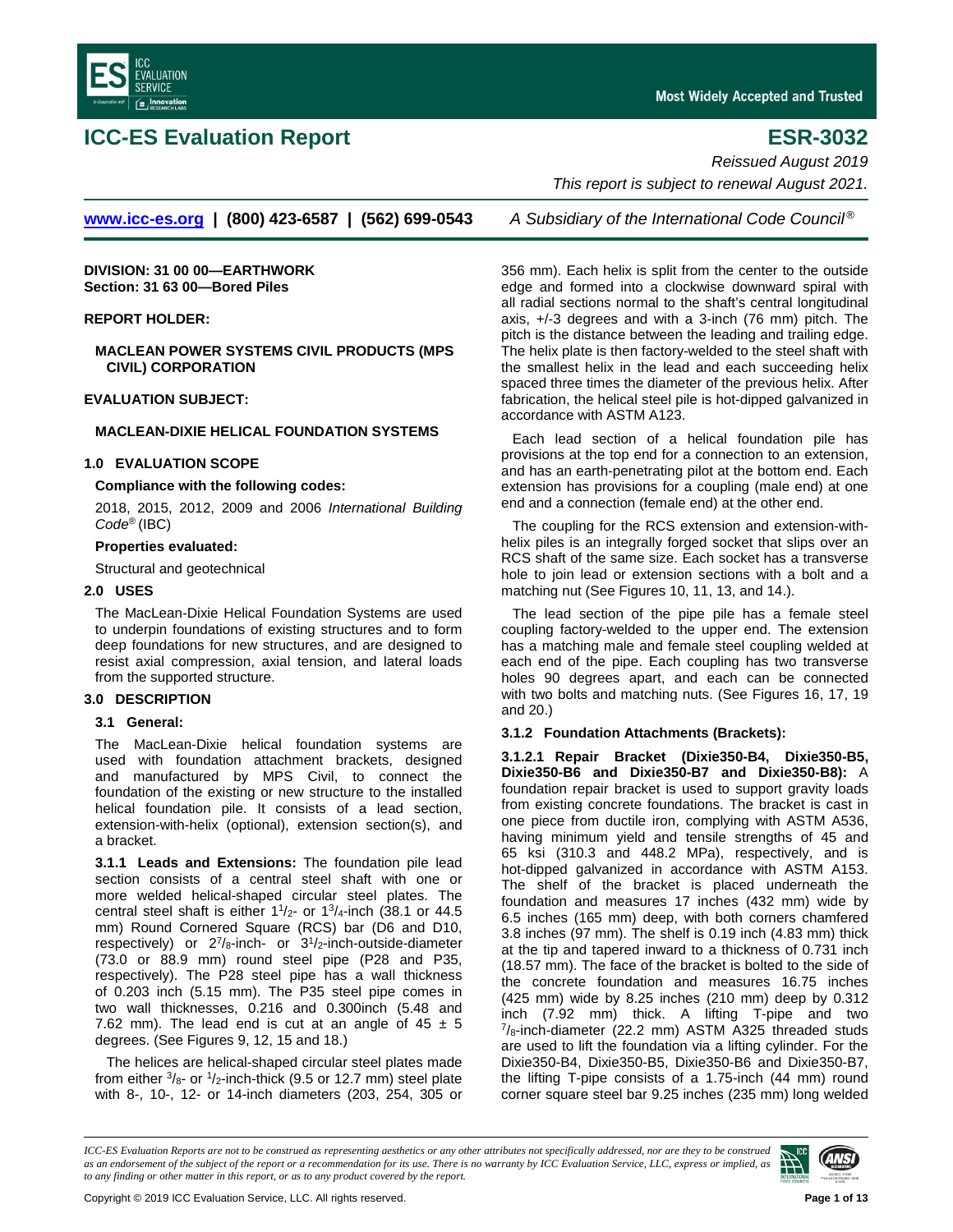to a 40-inch-long (1016 mm) steel pipe sized to accommodate the shaft type. For the Dixie350-B8, the lifting T-pipe consists of a 1.75-inch (44 mm) round corner square steel bar 9.25 inches (235 mm) long welded to a 1.75-inch

(44 mm) round corner square 24 inches long (1016 mm). The steel bar and steel pipe complies with the material properties shown in Section 3.2.2 of this report. (See Figures 5, 6, 7, 8A and 8B.)

**3.1.2.2 New Construction Bracket:** These brackets are used in new construction where the steel bearing plate of the bracket is cast into new concrete grade beam, footing or pile cap concrete foundations. The brackets can transfer compression, tension and lateral loads between the pile and the concrete foundation. The sleeve portion of the bracket, which is a one-piece steel casting complying with ASTM A958, Grade SC 1045, having minimum yield and tensile strengths of 40 and 80 ksi (275.8 and 551.6 MPa), respectively, is factory-welded to the cap plate. The cap plate is a steel plate  $\frac{1}{2}$  inch (12.7 mm) or  $\frac{3}{4}$  inch (19.1 mm) thick measuring 6 by 6 inches (152 mm) or 8 by 8 inches (203 mm) and complying with ASTM A36. The shaft connects to the bracket, as indicated in Table 1, with bolts conforming to Section 3.2.3.1. The bracket is hot-dipped galvanized in accordance with ASTM A153. (See Figures 1, 2, 3 and 4.)

## **3.2 Materials:**

**3.2.1 Helical Steel Plates:** The helices are high-strength low-alloy steel per ASTM A1018 Grade 55, Class 1, with a minimum 55 ksi (379 MPa) yield strength and 65 ksi (450 MPa) tensile strength. The helical plates are factorywelded to the pile shafts.

**3.2.2 Pile Shafts (Lead Sections and Extensions):** The 11/2-inch (38 mm) RCS shafts are hot-wrought carbon steel conforming to ASTM A576, Grade 1045, with a minimum 70 ksi (482 MPa) yield strength and 100 ksi (689 MPa) tensile strength. The  $1\frac{3}{4}$ -inch (44.5 mm) RCS shaft is produced from steel conforming to ASTM A576, Grade 1530, with a minimum 90 ksi (621 MPa) yield strength and 120 ksi (827 MPa) tensile strength.

The  $2^{7}/_{8}$ - and  $3^{1}/_{2}$ -inch (73 and 88.9 mm) pipe shafts conform to ASTM A500, Grade C, with a minimum yield strength of 50 ksi (345 MPa) and a minimum tensile strength of 62 ksi (427 MPa). The couplings are made from cast steel conforming to ASTM A958, Grade SC 1045, having with a minimum 40 ksi (276 MPa) yield strength and 80 ksi (551 MPa) tensile strength.

## **3.2.3 Bolts:**

**3.2.3.1 Coupling and New Construction Bracket Bolts:** The coupling bolts for leads and extensions and new construction bracket bolts are  $\frac{3}{4}$  inch (19.1 mm) or  $\frac{7}{8}$  inch (22.2 mm) in diameter, conform to ASTM A325 Type 1, or ASTM A449 Type 1, and have an ASTM A153, Class C, hot-dipped zinc coating installed with threads excluded from the shear plane. Unless otherwise noted in this report, matching nuts must conform to ASTM A563, Grade B, and have a Class C hot-dipped zinc coating conforming to ASTM 153. Matching washers (only used with back straps and lifting studs on repair bracket per Figures 5 and 6), must conform to ASME B18.22.1 and have a Class C hot-dipped zinc coating conforming to ASTM A153.

**3.2.3.2 Repair Bracket Lifting Studs:** The repair bracket lifting studs are two  $\frac{7}{8}$ -inch-diameter (22.2 mm) fully threaded rods conforming to ASTM F3125 Grade A325 or ASTM A325 or ASTM A449 material. The studs have a Class C hot-dipped zinc coating conforming to ASTM A153. Refer to Section 3.2.3.1 for matching nuts and washers.

**3.2.3.3 Repair Bracket Securing Bolts:** The bolts used to secure the lead or extension to the repair bracket (Dixie350-B4, Dixie350-B5, Dixie350-B6, Dixie350-B7 and Dixie350-B8) are  $1/2$ -inch-diameter (12.7 mm) bolts conforming to ASTM F3125 Grade A325 Type I or ASTM A325 Type I or ASTM A449 Type 1. The bolts have a Class C hot-dipped zinc coating conforming to ASTM A153. Refer to Section 3.2.3.1 for matching nuts and washers.

**3.2.3.4 Concrete Anchor Bolts:** Post-installed concrete anchor bolts used to secure the repair bracket to the side of the concrete foundation must be  $5/8$  inch (15.9 mm) in diameter with a minimum embedment of 4.5 inches (114 mm). The bolts must be recognized in ICC-ES evaluation report **[ESR-2526](https://icc-es.org/report-listing/ESR-2526/)** or be an equivalent to the recognized bolts. The concrete anchor bolts must have a Class 55 mechanically deposited zinc coating conforming to ASTM B695.

## **4.0 DESIGN AND INSTALLATION**

## **4.1 Design:**

## **4.1.1 General:**

Structural calculations and drawings, prepared by a registered design professional, must be submitted to the code official for each project; must be based on accepted engineering principles as described in IBC Section 1604.4; and must conform to 2018, 2015, 2012 and 2009 IBC Section 1810 and 2006 IBC Section 1808. The load capacities shown in this report are based on Allowable Strength Design method (ASD), described in IBC Section 1602 and AISC 360 Section B3.4. The structural analysis must consider all applicable internal forces (shear, bending moments and torsional moments, if applicable) due to applied loads, load transfer between the bracket and the pile segments (leads and extensions) and maximum span(s) between helical foundations. The result of the analysis and the structural capacities must be used to select a helical foundation system. The minimum embedment depth for various loading conditions must be included, based on the most stringent requirements of the following: engineering analysis; tested conditions described in this report; a site-specific geotechnical investigation report; and site-specific load tests, if applicable. For helical foundation systems subject to combined lateral and axial (compression or tension) loads, the allowable strength of the shaft under combined loads must be determined using the interaction equation prescribed in Chapter H of AISC 360.

A soil investigation report must be submitted to the code official as part of the required submittal documents, prescribed in Section 107 of the 2018, 2015, 2012 and 2009 IBC (2006 IBC Section 106), at the time of permit application. The soil investigation report must include, but is not limited to, all of the following:

- 1. A plot showing the location of the soil investigation.
- 2. A complete record of the soil boring and penetration test logs and soil samples.
- 3. A record of soil profile.
- 4. Information on groundwater table, frost depth and corrosion-related parameters, as described in Section 5.5 of this report.
- 5. Soil properties, including those affecting the design such as support conditions of the piles.
- 6. Soil design parameters, such as shear strength, soil bearing pressure, unit weight of soil, deformation characteristics and other parameters affecting pile support conditions as defined in 2018, 2015, 2012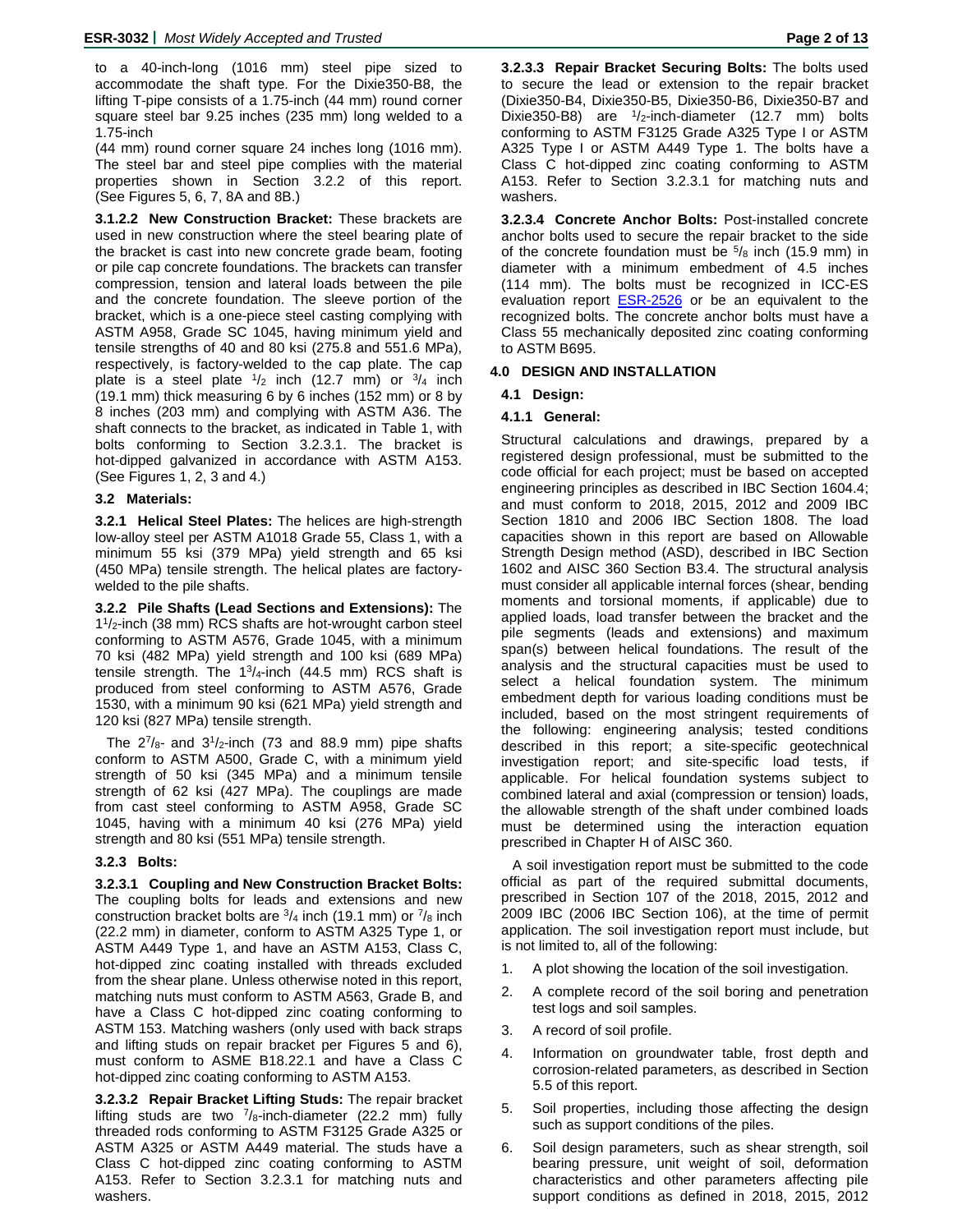and 2009 IBC Section 1803 and 2006 IBC Section 1808.2.2.

- 7. Confirmation of the suitability of helical foundation systems for the specific project.
- 8. Recommendations for design criteria, including but not limited to mitigations of effects of differential settlement and varying soil strength; and effects of adjacent loads.
- 9. Recommended center-to-center spacing of helical pile foundations, if different from what is described in Section 5.14 of this report; and reduction of allowable loads due to group action, if necessary.
- 10. Field inspection and reporting procedures (to include procedures for verification of the installed bearing capacity, when required).
- 11. Load test requirements.
- 12. Any questionable soil characteristics and special design provisions, as necessary.
- 13. Expected total and differential settlement.
- 14. The axial compression, axial tension and lateral load soil capacities if values cannot be determined from this evaluation report.

The allowable axial compressive or tensile load of the helical pile system must be based on the least of the following in accordance with 2018, 2015, 2012 and 2009 IBC Section 1810.3.3.1.9:

- Sum of the areas of the helical bearing plates affixed to the pile shaft times the ultimate bearing capacity of the soil or rock comprising the bearing stratum divided by a safety factor of 2. This capacity will be determined by a registered design professional based on site-specific conditions.
- Allowable capacity determined from welldocumented correlations with installation torque. Section 4.1.5 of this report includes torque correlation factors used to establish pile capacities based on documented correlations.
- Allowable capacity from load tests. This capacity will be determined by a registered design professional for each site-specific condition.
- Allowable axial capacity of pile shaft and pile shaft couplings. Section 4.1.3 of this report includes the smaller of pile shaft and shaft coupling capacities.
- Sum of the allowable axial capacity of helical bearing plates affixed to the pile. Section 4.1.4 of this report includes helical plate axial capacities.
- Allowable axial capacity of the bracket connecting to the foundation. Section 4.1.2 of this report includes bracket capacities.

**4.1.2 Bracket Capacity:** The concrete foundation must be designed and justified to the satisfaction of the building official with due consideration to the eccentricity of applied loads, including reactions provided by the brackets, acting on the concrete foundation. Only localized limit states of supporting concrete, including punching shear, and concrete bearing, have been evaluated in this evaluation report; other design aspects must be performed by a registered design professional. The effects of reduced lateral sliding resistance due to uplift from wind or seismic loads must be considered for each project. Table 1 provides the allowable compression loads of the new construction brackets. Table 2 provides the allowable compression loads for the repair brackets. Post-installed anchors used to secure the repair bracket to the foundation

must be designed and installed in accordance with **ESR-2526**. Additional plates may be added to the bracket shelf to further distribute the load.

**4.1.3 Pile Shaft Capacity:** The top of the shafts must be braced as described in 2018, 2015, 2012 and 2009 IBC Section 1810.2.2 and 2006 IBC Section 1808.2.5. In accordance with 2018, 2015, 2012 and 2009 IBC Section 1810.2.1 and 2006 IBC Section 1808.2.9, any soil other than fluid soil must be deemed to afford sufficient lateral support to prevent buckling of the systems that are braced, and the unbraced length is defined as the length of piles standing in air, water, or fluid soils plus an additional 5 feet (1524 mm) when embedded into firm soil or an additional 10 feet (3048 mm) when embedded into soft soil. Firm soils must be defined as any soil with a Standard Penetration Test blow count of five or greater. Soft soils must be defined as any soil with a Standard Penetration Test blow count greater than zero and less than five. Fluid soils must be defined as any soil with a Standard Penetration Test blow count of zero [weight of hammer (WOH) or weight of rods (WOR)]. Standard Penetration Test blow count must be determined in accordance with ASTM D1586. For fully braced conditions where the pile is installed in accordance with 2018, 2015, 2012 and 2009 IBC Section 1810.2.2 and 2006 IBC Section 1808.2.5 and piles do not stand in air, water, or fluid soils, the allowable shaft capacities must not exceed the maximum design loads shown in Tables 3, 5, 7, 9A and 9B for the D6, D10, P28, and P35 shafts, respectively. The shaft capacity of the helical foundation systems in air, water, or fluid soils must be determined by a registered design professional.

The elastic shortening/lengthening of the pile shaft will be based on the material and section properties of the shafts. The potential elastic shortening/lengthening at the allowable axial load is 0.00019, 0.00014, 0.00027, and 0.00021 inch per foot of shaft length per kip of axial load (0.0035, 0.0026, 0.005, and 0.004 millimeter per meter of shaft length per kilonewton of axial load) for the D6, D10, P28, and P35, respectively. Potential slip in couplers due to compression or tension is 0.082 inch per coupler at the rated allowable capacity for the D6, D10, P28, and P35 shaft couplers.

**4.1.4 Helix Plate Capacity:** Up to three helix plates can be placed on a single helical pile. The helix plates are spaced apart three times the diameter of the lowest plate, starting at the toe of the lead section. For helical piles with more than one helix, the allowable helix capacity for the helical foundation system may be taken as the sum of the least allowable capacity of each individual helix. The helix plate ASD capacities are shown in Table 12.

**4.1.5 Soil Capacity:** The allowable axial compressive or tensile soils capacity can be determined by site-specific soils investigation, as described in Section 4.1, combined with the individual helix bearing method (Method 1), or from field loading tests conducted under the supervision of a registered design professional (Method 2). For either Method 1 or Method 2, the predicted axial load capacities must be confirmed during the site-specific production installation, such that the axial load capacities predicted by the torque correlation method are equal to or greater than what is predicted by Method 1 or 2, described above. The individual bearing method is determined as the sum of the areas of the helical bearing plate times the ultimate bearing capacity of the soil or rock comprising the bearing stratum. The design allowable axial load must be determined by dividing the total ultimate axial load capacity predicted by either Method 1 or 2, above by a safety factor of at least 2. The torque correlation method must be used to determine the ultimate capacity (*Qult*) of the pile and the final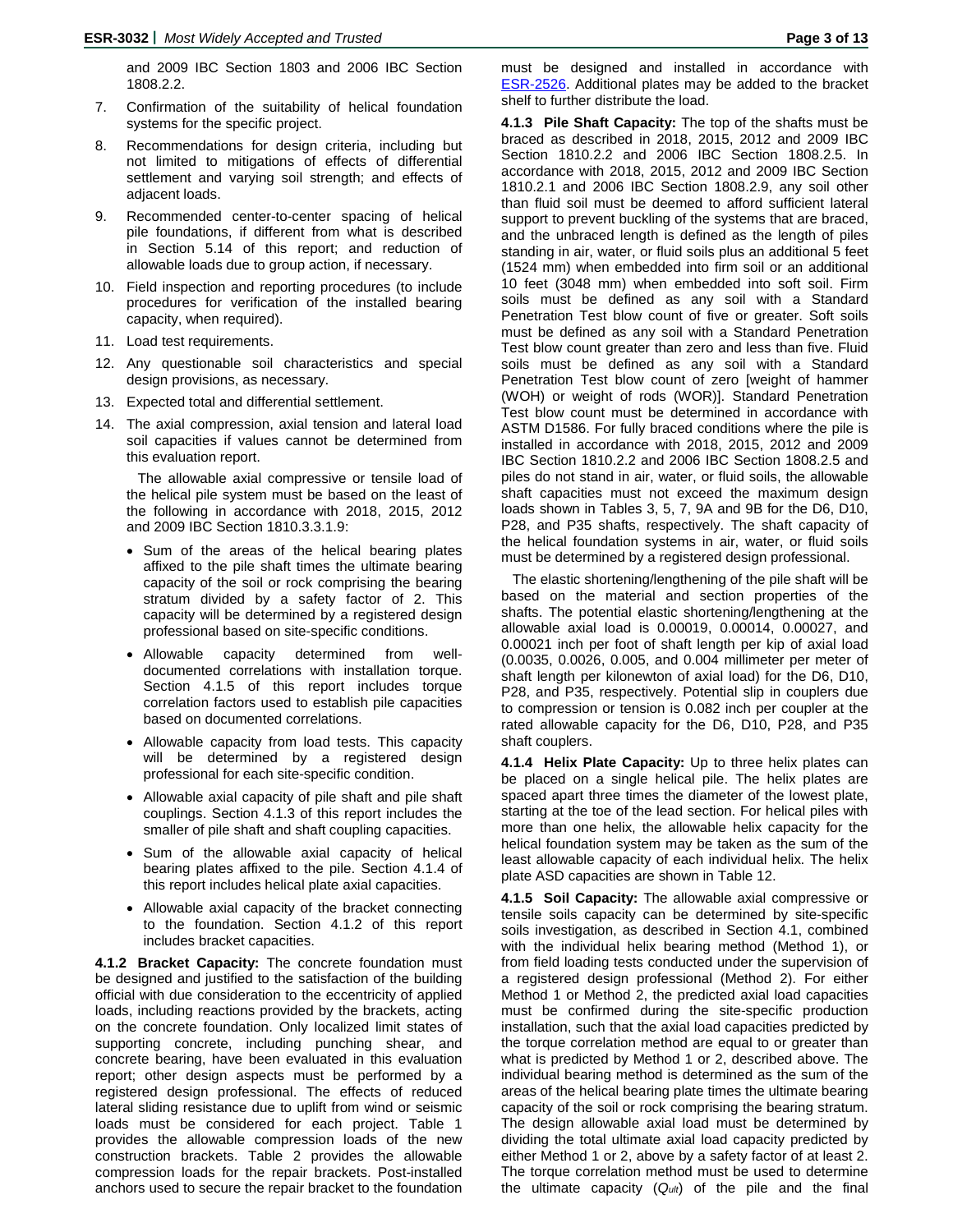installation torque (Equation 1). A factor of safety of 2 must be applied to the ultimate capacity to determine the allowable soil capacity (*Qall*) of the pile (Equation 2).

| $Q_{ult}$ = $K_t$ T |  | (Equation 1) |  |
|---------------------|--|--------------|--|
|                     |  |              |  |

*Qall = 0.5 Qult* (Equation 2)

where:

 $K_t$  = Torque correlation factor of 10 ft<sup>-1</sup> (33 m<sup>-1</sup>) for the 1.5-inch- and 1.75-inch-square shafts;  $9$  ft<sup>1</sup> (30 m<sup>-1</sup>) for the 2.875-inch-outside-diameter round shaft; and  $7 \text{ ft}^{-1}$  $(23 \text{ m}^{-1})$  for the 3.5-inch-outside-diameter round shaft.

*T* = Final installation torque in ft-lbf or N-m. The final installation torque is defined as the average of the torque values recorded during each foot (305 mm) of installation over the final 3 feet (914 mm) of installation.

The lateral capacity of the piles referenced in Table 11 of this report is based on field testing of the 1.5- and 1.75- RCS and 2.875- and-3.5-inch-outside-diameter shafts with a single 8-inch-diameter helical plate installed in a very stiff clay soil having an average standard penetration blow count of 20, at a minimum embedment as indicated in Table 11. For soil condition other than very stiff clay, the lateral capacity of the pile must be designed by a registered design professional.

#### **4.2 Installation:**

The MacLean-Dixie Helical Foundation System is installed by factory-trained and certified installers. The helical foundation systems must be installed in accordance with this section (Section 4.2), 2018, 2015, 2012 and 2009 IBC Section 1810.4.11 and the manufacturer's written installation instructions. In case of conflict, the more restrictive requirement governs.

**4.2.1 Helical RCS and Pipe Piles:** The helical piles must be installed and located in accordance with the approved plans and specifications. The foundation piles are typically installed using hydraulic rotary motors having forward and reverse capabilities. The torque rating (maximum installation torque capacity) for each of the included four steel pile shaft sizes is as shown in Tables 3 through 10 of this report. The foundation piles must be positioned and angled as specified in the approved plans. Helical piles attached to new construction brackets must be installed vertically plumb into the ground with  $±1$  degree of tolerance. Helical piles attached to repair brackets must be installed vertically plumb into the ground with  $±3$  degrees of tolerance. The foundation piles must be rotated clockwise in a continuous manner with the lead advancing at the helix pitch. The pile rotation rate is typically in the range of 5 to 20 revolutions per minute. Extensions (number and length) are selected based on the approved plans as specified per the site conditions by a registered design professional. The extensions and the foundation pile lead section must be connected by the coupling bolts. Extension sections with helical plates must be spaced 3D from the uppermost helical plate of the lead section, where D is the diameter of the uppermost helical pile plate of the lead section. Coupling bolts must be snug-tightened as defined in Section J3 of AISC 360. The foundation piles are installed to the minimum depth shown on plans but with the top helix not less than 5 feet (1525 mm) below the bottom of the foundation. For tension application, the pile must be installed such that the minimum depth from the ground surface to the uppermost helix is 12*D*, where *D* is the diameter of the largest helix. All field-cut or drilled pilings must be protected from corrosion as recommended by the registered design professional.

#### **4.2.2 Foundation Attachments:**

**4.2.2.1 Repair Bracket:** The repair bracket must be

installed as specified in the approved plans, by certified MPS Civil installers. The foundation must be excavated to create an "L" shaped cavity with a nominally 30-inch-wide opening and a nominal depth of 18 inches below the foundation bottom surface to access the foundation for the bracket. The exposed foundation surfaces must be prepared to be flat and smoothly dressed to receive the repair bracket without obstruction on the bearing or facing surfaces. The bracket must be pinned firmly to the side of the foundation with six post-installed bolts complying with Section 3.2.3.4 of this report. Installation of the post-installed concrete anchor bolts must comply with **[ESR-2526.](https://icc-es.org/report-listing/ESR-2526/)** This connection may occur during or after helical foundation pile installation. The foundation pile lead and shaft extensions must be installed into soil as set forth in Section 4.2.1. When the pile is installed to the required depth, if the top of the extension is not within the required elevation, excess shaft extension above the foundation may be cut, nominally 8 to 10 inches above the footing. Attachment of the foundation repair bracket to the foundation pile shall be in accordance with the approved plans and must be designed by a registered design professional.

If the supporting structure will be lifted by the repair bracket, a connecting all-thread rod and nut are used to connect T-pipe and shaft together. A  $3/4$ -inch-diameter (19.1 mm) all-thread rod is used on the D6 or P28 shaft, and  $\frac{7}{8}$ -inch-diameter (22.2 mm) all-thread rod is used on the D10 or P35 shaft. Lifting of the structure must be verified by the registered design professional to ensure that the foundation and/or superstructure are not overstressed.

**4.2.2.2 New Construction Bracket:** New foundation brackets are placed on top of the helical piles. The top of the lead or extension may be cut off to level as required. The embedment and edge distance of the bracket into the concrete foundation must be as described in the approved plans and this report. The concrete foundation is cast around the bracket.

#### **4.3 Special Inspection:**

Continuous special inspection in accordance with 2018, 2015 and 2012 IBC Section 1705.9, 2009 IBC Section 1704.10, and 2006 IBC Section 1704.9 must be provided for the installation of the foundation piles and foundation brackets. Where on-site welding is required, inspection in accordance with 2018, 2015 and 2012 IBC Section 1705.2 and 2009 and 2006 IBC Section 1704.3 is also required. Items to be confirmed by the special inspector include (but are not limited to) the manufacturer's certification of installers, verification of the product manufacturer, helical pile and bracket configuration and identification, inclination and position of helical piles, the installation torque and depth of the foundation piles, and compliance of the installation with the approved construction documents and this evaluation report.

#### **5.0 CONDITIONS OF USE**

The MacLean-Dixie Helical Foundation Systems described in this report comply with, or are suitable alternatives to what is specified in, the code indicated in Section 1.0 of this report, subject to the following conditions:

- **5.1** The helical foundation systems are manufactured, identified and installed in accordance with this report, the manufacturer's written installation instructions and the approved construction documents. In the event of a conflict, the most restrictive requirement governs.
- **5.2** Helical foundation systems have been evaluated to support structures in Seismic Design Categories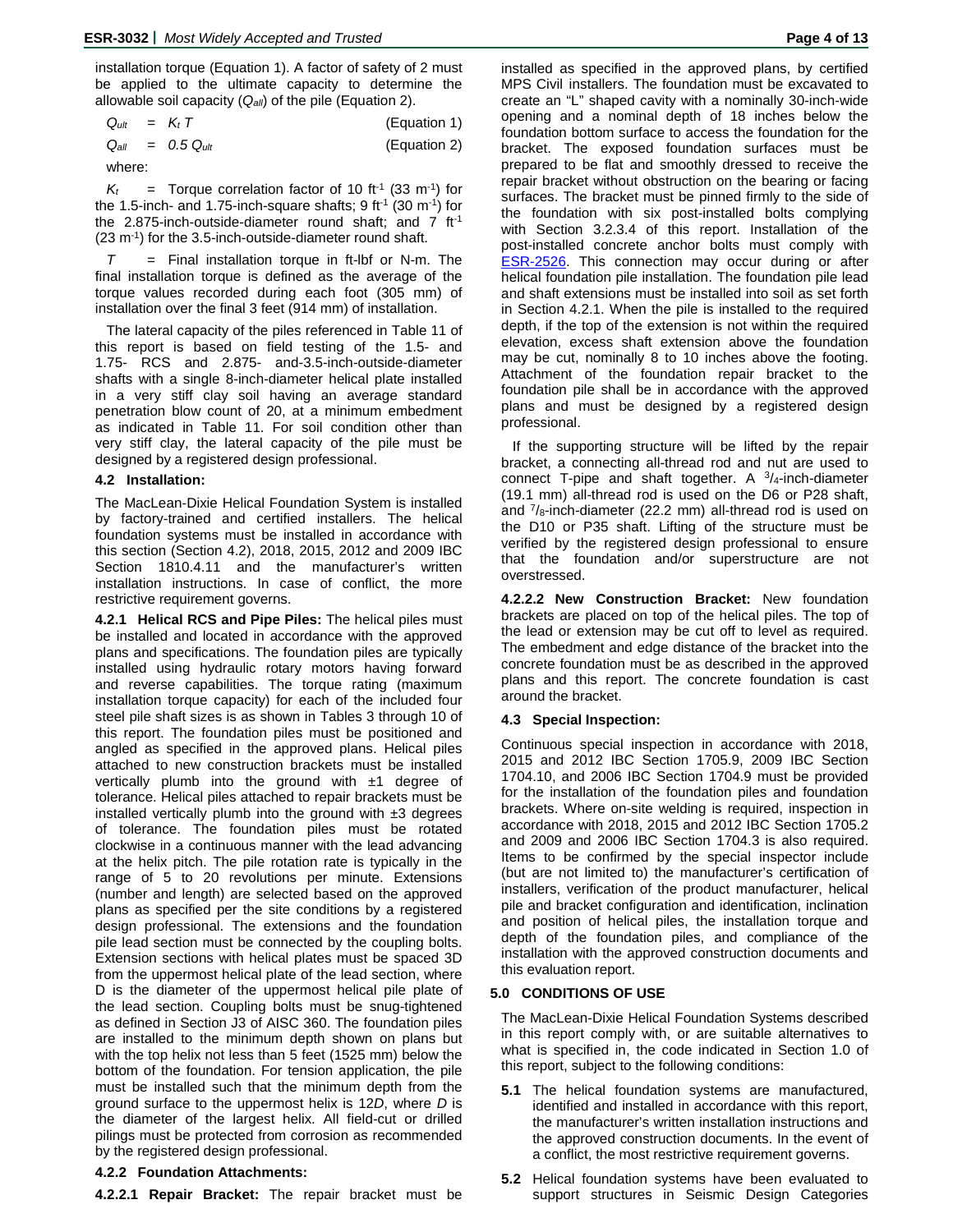(SDCs) A, B and C. Use of the systems to support structures assigned to Seismic Design Category D, E, or F or which are located in Site Class E or F are outside the scope of this report and are subject to the approval of the building official, based upon submission of a design in accordance with the code by a registered design professional.

- **5.3** Both the repair bracket and the new construction bracket must be used only to support structures that are laterally braced as defined in 2018, 2015, 2012 and 2009 IBC Section 1810.2.2 and 2006 IBC Section 1808.2.5.
- **5.4** Installation of repair and new construction brackets is limited to regions of concrete members where analysis indicates no cracking at service load levels.
- **5.5** Use of the helical foundation systems in exposure conditions that are indicative of potential pile deterioration or corrosion situations as defined by the following: (1) soil resistivity less than 1,000 ohm-cm; (2) soil pH less than 5.5; (3) soils with high organic content; (4) soil sulfate concentrations greater than 1,000 ppm; (5) soils located in landfill; or (6) soil containing mine waste is beyond the scope of the evaluation report.
- **5.6** Zinc-coated steel and bare steel components must not be combined in the same system. All helical foundation components must be galvanically isolated from concrete reinforcing steel, building structural steel, or any other metal building components.
- **5.7** The permitted inclination of the helical piles must not exceed the provisions indicated in Section 4.2.1 of this report. To comply with the requirements found in Section 1810.3.1.3 of the 2018, 2015, 2012 and 2009 IBC (Section 1808.2.8.8 of the 2006 IBC), the superstructure must be designed to resist the effects of helical pile eccentricity.
- **5.8** Engineering calculations and drawings in accordance with recognized engineering principles, as described in IBC Section 1604.4 and in compliance with Section 4.1 of this report, are prepared by a registered design professional, and reviewed and approved by the code official.
- **5.9** The adequacy of the concrete structures that are connected to the brackets must be verified by a registered design professional in accordance with applicable code provisions, such as Chapter 13 of ACI 318-14 under the 2018 and 2015 IBC (Chapter 15 of ACI 318 under the 2012, 2009 and 2006 IBC) and Chapter 18 of IBC. Adequacy is subject to the approval of the code official.
- **5.10** A geotechnical investigation report in accordance with Section 4.1.1 of this report must be submitted to the code official.
- **5.11** Special inspection is provided in accordance with Section 4.3 of this report.
- **5.12** The load combinations prescribed in either Section 1605.3.1 or Section 1605.3.2 of the IBC must be used to determine the applied loads. When using the alternative basic load combinations prescribed in Section 1605.3.2, the allowable stress increases permitted by material chapters of the IBC or the referenced standards are prohibited.
- **5.13** The applied loads must not exceed the allowable capacities described in Section 4.1 of this report.
- **5.14** In order to avoid group efficiency effects, an analysis prepared by a registered design professional must be

submitted where the center-to-center spacing of axially loaded helical piles is less than three times the diameter of the largest helix plate at the depth of bearing. An analysis prepared by a registered design professional must also be submitted where the center-to-center spacing of laterally loaded helical piles is less than eight times the least horizontal dimension of the pile shaft at the ground surface; and the spacing between helical piles must not be less than 3D, where D is the diameter of the largest helical plate measured from the edge of the helical plate to the edge of the helical plate adjacent; or 4D, where the spacing is measured from center-to-center of the adjacent helical pile.

- **5.15** Connection of the brackets as it relates to seismic forces and the provisions found in 2018, 2015, 2012 and 2009 IBC Sections 1810.3.11.1 and 1810.3.6.1 and 2006 IBC Section 1808.2.23.1, for buildings assigned to Seismic Design Category C, and for all buildings under the 2018, 2015, 2012 and 2009 IBC Section 1810.3.6 (second paragraph) and 2006 IBC Section 1808.2.7, are outside the scope of this report.
- **5.16** Settlement of the helical pile is outside the scope of this evaluation report and must be determined by a registered design professional, as required in 2018, 2015, 2012 and 2009 IBC Section 1810.2.3 and 2006 IBC Section 1808.2.12.
- **5.17** Post-installed anchors, including requirements for installation and inspection, must comply with the applicable ICC-ES evaluation reports described in Section 3.2.3.4 of this report.
- **5.18** Installation must be performed by contractors certified by MacLean Power Systems Civil Products.
- **5.19** The helical foundation systems are manufactured at the MacLean Power Systems Civil Products Trenton, Tennessee facility located at 1465 Industrial Park Drive, Trenton, Tennessee, under a quality-control program with inspections by ICC-ES.

## **6.0 EVIDENCE SUBMITTED**

Data in accordance with the ICC-ES Acceptance Criteria for Helical Pile Systems and Devices (AC358), dated September 2017 (editorially revised September 2018).

## **7.0 IDENTIFICATION (ESR-3032 product lines only)**

- **7.1** Foundation piles have a "D" stamped on the RCS shaft and have the letters "MPS" on the coupling for pipe piles. The foundation piles are also identified by a tag or label bearing the MacLean Power Systems Civil Products (MPS Civil Products) name and address, the catalog number, the product description, and the evaluation report number (ESR-3032). The repair bracket is marked "Dixie350H," and the new construction bracket has the letters "MPS" on the steel casting with "CPL287M" for D6 and P28 shafts and "CPL350M" for D10 and P35 shafts.
- **7.2** The report holder's contact information is the following:

**MACLEAN POWER SYSTEMS CIVIL PRODUCTS (MPS CIVIL) CORPORATION 481 MUNN ROAD, SUITE 300 FORT MILL, SOUTH CAROLINA 29715 (803) 628-4300 [www.macleandixie.com](http://www.macleandixie.com/) [mbryant@macleanpower.com](mailto:mbryant@macleanpower.com)**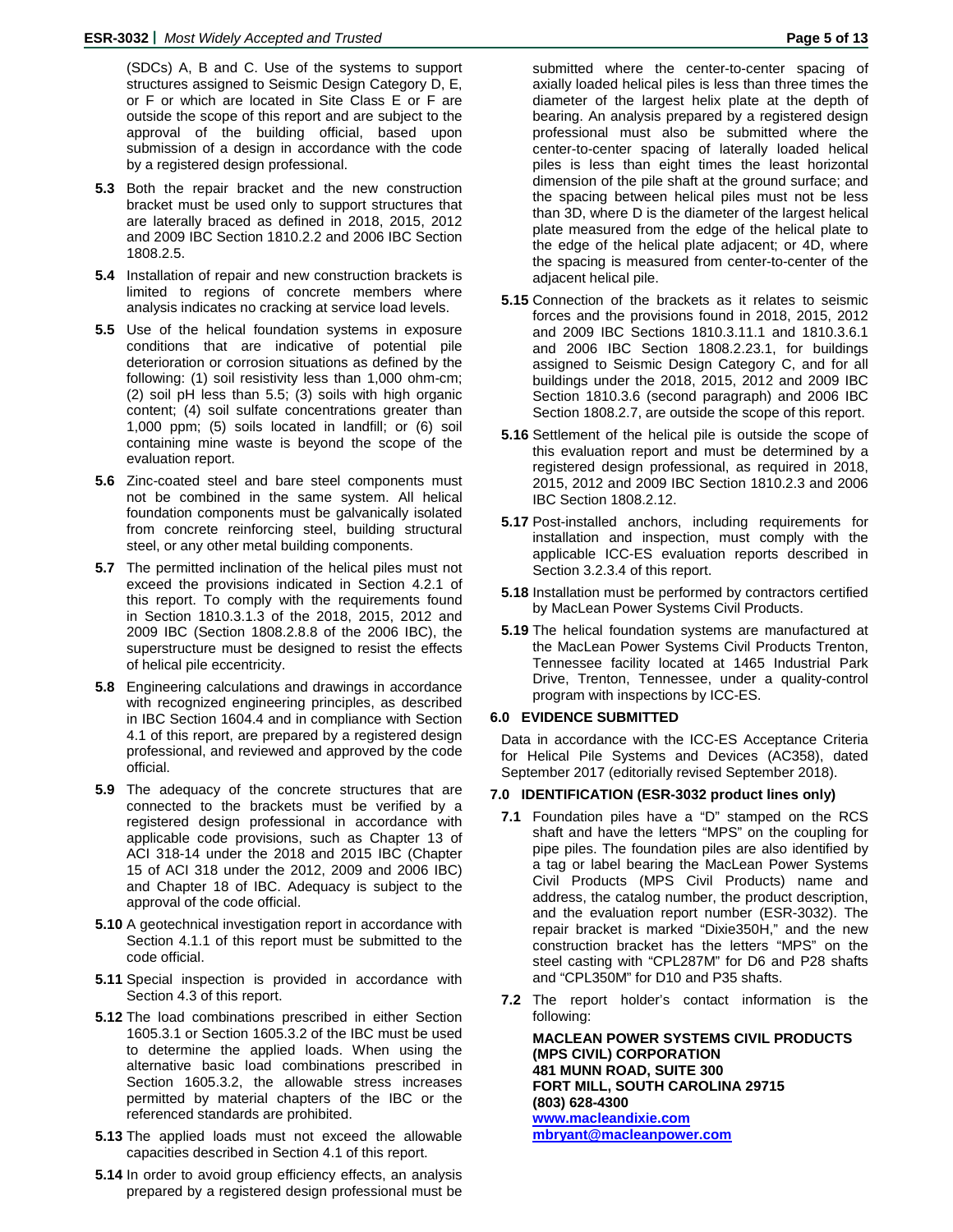#### NEW CONSTRUCTION & FOUNDATION REPAIR BRACKETS



## **TABLE 1—ALLOWABLE CAPACITY FOR NEW CONSTRUCTION BRACKETS FOR RCS FOUNDATION & PIPE PILES5,6**

| <b>BRACKETS</b><br><b>Figure</b> |     |              |               |  | Allowable<br><b>Compressive/Tension Load for I</b><br>$11/z''$ RCS | Allowable<br><b>Compressive/Tension</b><br>Load for 13/4" RCS | Allowable<br><b>Compressive/Tension</b><br>Load for P28 | Allowable<br><b>Compressive/Tension</b><br>Load for P35 |  |
|----------------------------------|-----|--------------|---------------|--|--------------------------------------------------------------------|---------------------------------------------------------------|---------------------------------------------------------|---------------------------------------------------------|--|
| Catalog No.                      | w   |              |               |  | (lbs) <sup>1</sup>                                                 | (lbs) <sup>2</sup>                                            | (lbs) <sup>3</sup>                                      | (lbs) <sup>4</sup>                                      |  |
| INCB060604CP1                    | 6"  | 6"           | $\frac{1}{2}$ |  | 25.600                                                             | N/A                                                           | N/A                                                     | N/A                                                     |  |
| INCB080806CP2                    | 8"  | 8″           | $^{3}/_{4}$ " |  | N/A                                                                | 35,000                                                        | N/A                                                     | N/A                                                     |  |
| NCB060604CP1B                    | 6"  | $6^{\prime}$ | $\frac{1}{2}$ |  | N/A                                                                | N/A                                                           | 30.000                                                  | N/A                                                     |  |
| NCB080806CP2B                    | 8'' | 8″           | $^{3}/_{4}$ " |  | N/A                                                                | N/A                                                           | N/A                                                     | 40.000                                                  |  |

For **SI:** 1 inch = 25.4 mm; 1 lbf = 4.45 N; 1 ksi = 6.9 MPa. N/A = not applicable.

<sup>111</sup>/<sub>2</sub>" RCS uses one 0.75-inch diameter ASTM F3125 Grade A325 Type I or ASTM A325 Type I or ASTM A449 Type 1 bolt, where threads are excluded from the shear plane. Allowable compressive load value is based on that the installed embedment of the bracket is 8.6 inches measured from the top of the concrete foundation to the top of the bracket steel plate. Allowable tension load value is based on that the installed embedment of the bracket is 10.6 inches measured from the bottom of the concrete foundation to the top of the bracket steel plate. See note 5 below for more detail regarding the minimum width of the concrete foundation, edge distance, and load conditions.

<sup>213</sup>/4" RCS uses one 0.875-inch diameter ASTM F3125 Grade A325 Type I or ASTM A325 Type I or ASTM A449 Type 1bolt, where threads are excluded from the shear plane. Allowable load value is based on that the installed embedment of the bracket is 9.7 inches measured from the top of the concrete foundation to the top of the bracket steel plate. Allowable tension load value is based on that the installed embedment of the bracket is 11.7 inches measured from the bottom of the concrete foundation to the top of the bracket steel plate. See note 5 below for more detail regarding the minimum width of the concrete foundation, edge distance, and load conditions.

32.875-inch (P28) outside diameter pile shaft uses two 0.75-inch diameter ASTM F3125 Grade A325 Type I or ASTM A325 Type I or ASTM A449 Type 1bolt, where threads are excluded from the shear plane. Allowable load value is based on that the installed embedment of the bracket is 11 inches measured from the top of the concrete foundation to the top of the bracket steel plate. Allowable tension load value is based on that the installed embedment of the bracket is 13 inches measured from the bottom of the concrete foundation to the top of the bracket steel plate. See note 5 below for more detail regarding the minimum width of the concrete foundation, edge distance, and load conditions.

43.5-inch (P35) outside diameter pile shaft uses two 0.875-inch diameter ASTM F3125 Grade A325 Type I or ASTM A325 Type I or ASTM A449 Type 1 bolt, where threads are excluded from the shear plane. Allowable load value is based on that the installed embedment of the bracket is 15 inches measured from the top of the concrete foundation to the top of the bracket steel plate. Allowable tension load value is based on that the installed embedment of the bracket is 15 inches measured from the bottom of the concrete foundation to the top of the bracket steel plate. See note 5 below for more detail regarding the minimum width of the concrete foundation, edge distance, and load conditions.

<sup>5</sup>The minimum width of the concrete foundation is 14 inches. Minimum concrete cover measured from the bottom of the concrete foundation to the bottom of the bracket steel plate is 3 inches. Minimum edge distance of 4 inches is required measured from the edge of the concrete foundation to the edge of the steel plate. The allowable load values shown above are based on limit states associate with punching shear and concrete bearing capacity of the brackets installed in structural plain concrete with two-way action. Localized limit states for steel components are also considered. For other limit states, the bracket capacity must be determined by a registered design professional. The allowable capacities are based on installation with normal-weight concrete having a minimum 28-day compressive strength of 2500 psi. The capacities assume the pile supported structure is sideways braced per 2018, 2015, 2012 and 2009 IBC Section 1810.2.2 and 2006 IBC Section 1808.2.5.

6 Matching nuts must conform to ASTM A563 Grade DH and have a Class C hot-dipped zinc coating in accordance with ASTM A153. Matching washers must conform to ASTM F436 Type 1 and have a Class C hot-dipped zinc coating in accordance with ASTM A153.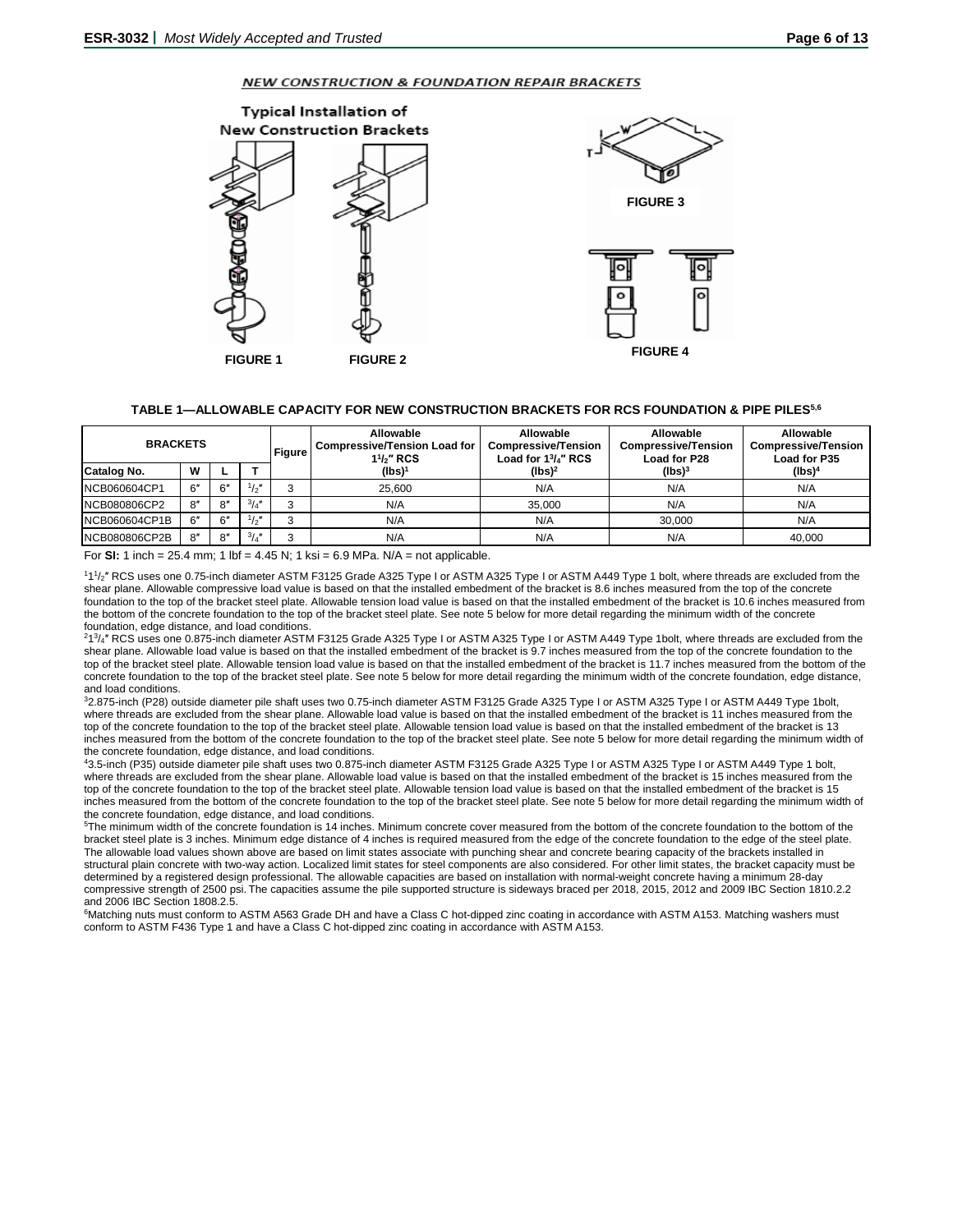

**FIGURE 8B**

## **TABLE 2—ALLOWABLE CAPACITY FOR FOUNDATION REPAIR BRACKET FOR RCS & PIPE PILES1.2**

| <b>Brackets</b> | Figure | Compatible w/                        | Allowable Compression Load (kips) |
|-----------------|--------|--------------------------------------|-----------------------------------|
| Dixie350-B4     | 6 & 8A | $1\frac{1}{2}$ " RCS                 | 24                                |
| Dixie350-B5     | 6 & 7  | $13/4$ " RCS                         | 38.5                              |
| Dixie350-B6     | 6 & 7  | P <sub>28</sub> Pipe                 | 30                                |
| Dixie350-B7     | 6 & 7  | IP35 x 0.216-inch thick Steel Pipe I | 37                                |
| Dixie350-B8     | 6 & 8B | P35 x 0.30-inch thick Steel Pipe     | 38.5                              |

For **SI:** 1 inch = 25.4 mm; 1 kip = 1000 lbf = 4.45 kN.

1Load capacity is based on full scale load tests per AC358 with the installed T-pipe placed over the pile shaft. The bracket is placed under a 2500 psi normalweight concrete foundation with six post-installed anchor bolts fastened through the face of the bracket into the side of the foundation. Installation of anchor bolts must be at pre-drilled hole locations on the face of the bracket in accordance with Section 4.2.1 of this report. See Figures 5 and 6.<br><sup>2</sup> The capacities assume the pile supported structure is sidesway braced per 2018, 201

#### 1-1/2" RCS FOUNDATION PILE SYSTEM

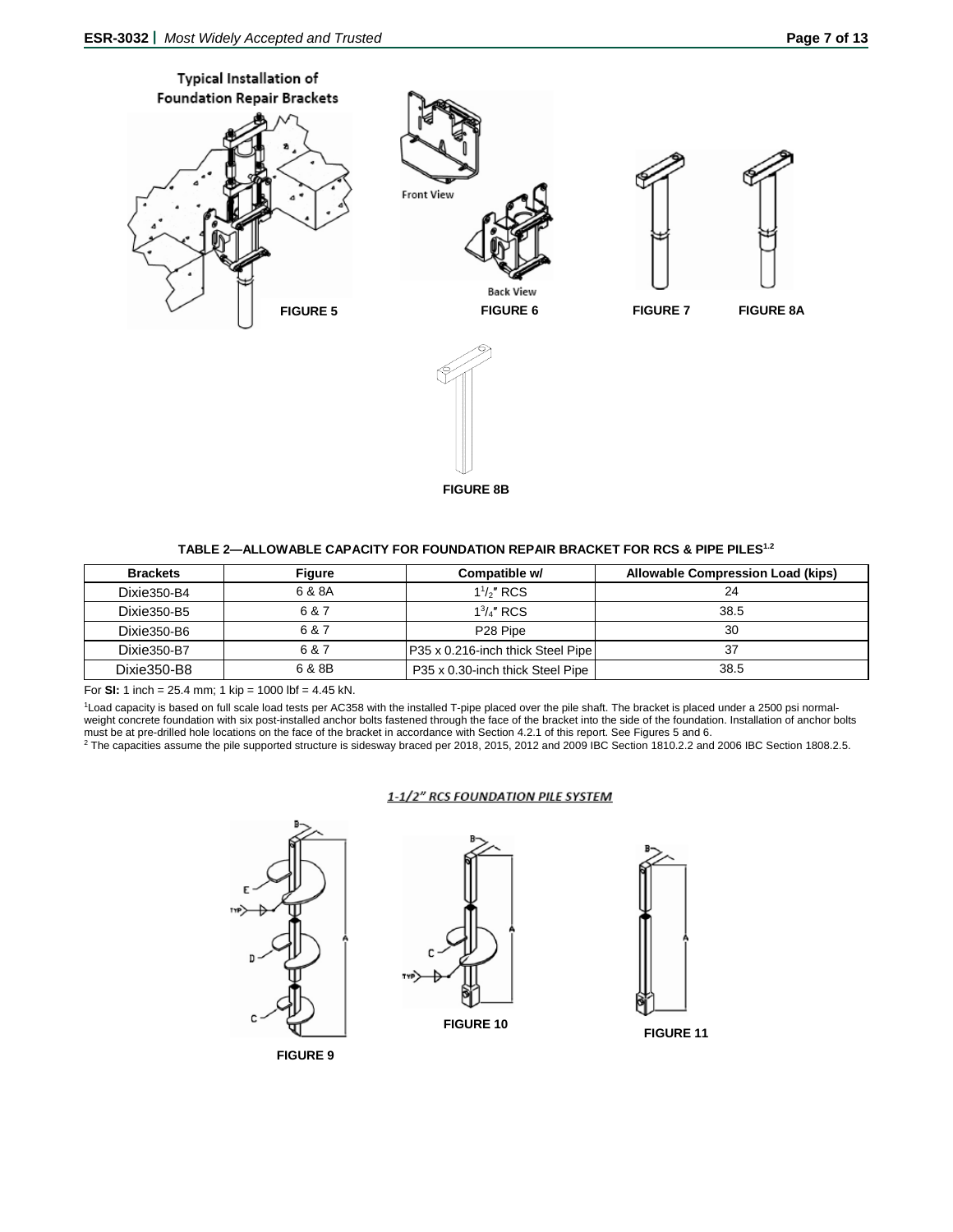#### **TABLE 3—11 /2″ RCS FOUNDATION PILE MECHANICAL RATING – LEAD SECTION WITH SINGLE OR MULTIPLE HELICES1,2,3,4,5,6**

|               | <b>Lead Sections</b> |             |     |           |           |    | <b>Max. Installation</b><br><b>Torque Capacity</b> | <b>Ultimate Axial Capacity</b><br>(lbs) |        | Allowable Axial Load<br>(lbs) |        |
|---------------|----------------------|-------------|-----|-----------|-----------|----|----------------------------------------------------|-----------------------------------------|--------|-------------------------------|--------|
| Catalog No.   | Α                    | в           | C   | D         | Е         | K. | (ft-Ibs)<br><b>Compression/Tension</b>             | Comp.                                   | Ten.   | Comp.                         | Ten.   |
| <b>D660S8</b> | 5′                   | $1^{1}/2$ " | 8"  | <b>NA</b> | <b>NA</b> | 10 | 5,500                                              | 55.000                                  | 37,000 | 27,500                        | 18,500 |
| D660S10       | 5′                   | $1^{1}/2$ " | 10" | <b>NA</b> | <b>NA</b> | 10 | 5.500                                              | 55.000                                  | 37,000 | 27,500                        | 18,500 |
| D660S12       | 5′                   | $1^{1}/2$ " | 12" | <b>NA</b> | <b>NA</b> | 10 | 5,500                                              | 55,000                                  | 37,000 | 27,500                        | 18,500 |
| D660S810      | 5′                   | $1^{1}/2$ " | 8"  | 10"       | <b>NA</b> | 10 | 5,500                                              | 55,000                                  | 37,000 | 27,500                        | 18,500 |
| D660S1012     | 5′                   | $1^{1}/2$ " | 10" | 12"       | <b>NA</b> | 10 | 5.500                                              | 55.000                                  | 37.000 | 27,500                        | 18,500 |
| D684S8        | 7'                   | 11/2"       | 8"  | <b>NA</b> | <b>NA</b> | 10 | 5,500                                              | 55,000                                  | 37,000 | 27,500                        | 18,500 |
| D684S10       | 7'                   | $1^{1}/2$ " | 10" | <b>NA</b> | <b>NA</b> | 10 | 5.500                                              | 55.000                                  | 37,000 | 27,500                        | 18,500 |
| D684S12       | 7'                   | $1^{1}/2$ " | 12" | <b>NA</b> | <b>NA</b> | 10 | 5,500                                              | 55,000                                  | 37,000 | 27,500                        | 18,500 |
| D684S810      | 7'                   | 11/2"       | 8"  | 10"       | <b>NA</b> | 10 | 5,500                                              | 55,000                                  | 37,000 | 27,500                        | 18,500 |
| D684S1012     | 7'                   | $1^{1}/2"$  | 10" | 12"       | <b>NA</b> | 10 | 5,500                                              | 55,000                                  | 37,000 | 27,500                        | 18,500 |
| D684S81012    | 7'                   | $1^{1}/2$ " | 8"  | 10"       | 12"       | 10 | 5,500                                              | 55,000                                  | 37,000 | 27,500                        | 18,500 |
| D684S101214   | 7'                   | 11/2"       | 10" | 12"       | 14"       | 10 | 5.500                                              | 55.000                                  | 37.000 | 27,500                        | 18,500 |

For **SI:** 1 inch = 25.4 mm; 1 pound = 0.00448 KN; 1 ksi = 6.985 Mpa.

1The in-situ axial load capacity of any pile is dependent upon an analysis between the bearing plate and the site-specific soil conditions. The maximum load is determined by the maximum installation torque multiplying the torque factor **Kt.** as shown in Tables 3 & 4. The maximum installation torque and corresponding load capacity values are based on field load testing conducted on helical piles with a single helical plate, at a specific site. Load capacity of helical piles with multiple helical plates or differing soil strength properties, may result in higher values. For recognition of higher load values for helical piles, exceeding the values in the table above, but not exceeding the manufacturer's recommended capacities, site specific load test, under the supervision of a registered design professional, should be required.

<sup>2</sup>The torque factor **K**<sub>t</sub> is established through empirical data and it might be significantly reduced in highly sensitive clays and very soft soil. It should be determined by the registered design professional responsible for the preparation of the construction document.

<sup>3</sup>For bevel leading edge on the helix, add suffix "V" to the catalogue #. Ex. D684S1012V. For ½-inch thick helix replace the "S" with a "T" in the catalog number, for example D660T8.

4For repair bracket, the allowable compression load is 24 kips for 2500 psi normal-weight concrete unless it is fully braced without rotation applied to the bracket. 5Other lead or extension lengths are permissible for special requirements. All requirements, other than length, must comply with all the specifications delineated in this report.

<sup>6</sup>Ratings are based on sections being fully braced as determined by the registered design professional using applicable requirements in 2018, 2015, 2012 and 2009 IBC Section 1810.2.2 and 2006 IBC Section 1808.2.5.

| TABLE 4-11/2" RCS Helical FOUNDATION PILE MECHANICAL RATING - EXTENSION SECTIONS |  |
|----------------------------------------------------------------------------------|--|
| WITH OR WITHOUT SINGLE OR MULTIPLE HELICES <sup>1,2,3</sup>                      |  |

|              | <b>Lead Sections</b> |             |           |                           | <b>Max. installation Torque</b>                     |     | <b>Pile Shaft Coupling Bolts</b> |                                                             |  |  |  |
|--------------|----------------------|-------------|-----------|---------------------------|-----------------------------------------------------|-----|----------------------------------|-------------------------------------------------------------|--|--|--|
| Catalog No.  | A                    | в           | С         | $\mathsf{K}_{\mathsf{t}}$ | Capacity<br>(ft-Ibs)<br><b>Compression /Tension</b> | QTY | <b>SIZE</b>                      | <b>TYPE</b>                                                 |  |  |  |
| <b>D6E42</b> | 3.5'                 | $1^{1/2}$   | <b>NA</b> | 10                        | 5.500                                               |     | $\frac{3}{4}$                    |                                                             |  |  |  |
| <b>D6E60</b> | 5'                   | $1^{1/2}$   | <b>NA</b> | 10                        | 5.500                                               |     | $^{3}/_{4}$ "                    |                                                             |  |  |  |
| <b>D6E84</b> | 7'                   | $1^{1}/2$ " | <b>NA</b> | 10                        | 5,500                                               |     | $\frac{3}{4}$ "                  | <b>ASTM F3125 Grade A325</b>                                |  |  |  |
| D6E120       | 10'                  | $1^{1}/2$ " | <b>NA</b> | 10                        | 5.500                                               |     | $^{3}/_{4}$ "                    | Type I or ASTM A325                                         |  |  |  |
| D6E42S14     | 3.5'                 | $1^{1/2}$   | 14"       | 10                        | 5.500                                               |     | $\frac{3}{4}$                    | Type 1 or ASTM A449 Type 1<br>(threads excluded from shear) |  |  |  |
| D6E60S12     | 5'                   | $1^{1}/2$ " | 12"       | 10                        | 5.500                                               |     | $^{3}/_{4}$ "                    | plane)                                                      |  |  |  |
| D6E60S14     | 5'                   | $1^{1}/2$ " | 14"       | 10                        | 5.500                                               |     | $^{3}/_{4}$ "                    | Fu=120 ksi minimum                                          |  |  |  |
| D6E84S14     | 7                    | $1^{1}/2$ " | 14"       | 10                        | 5,500                                               |     | $^{3}/_{4}$ "                    |                                                             |  |  |  |

For **SI:** 1 inch = 25.4 mm; 1 foot = 0.305 m; 1 pound = 4.45N; 1 ft-lbs= 1.36 N-m; 1 ksi = 6.9 MPa.

1To specify required helix spacing for helical extensions, add suffix "S" and the distance from the connection point.

Ex. D6E60S12S14 – helix spacing is 14″ from the leading edge of the helix to the connection point.

<sup>2</sup>For bevel leading edge on the helix, add suffix "V" to the catalogue #. Ex. D6E84S12V. For 1/2-inch thick helix replace the "S" with a "T" in the catalog number, for example D660T8.

<sup>3</sup>For coupling bolts subjected to tension loads, matching nuts must conform to ASTM A563 Grade DH and have a Class C hot-dipped zinc coating in accordance with ASTM A153. Matching washers must confirm to ASTM F436 Type 1 and have a Class C hot-dipped zinc coating in accordance with ASTM A153.

#### 1-3/4" RCS FOUNDATION PILE SYSTEM





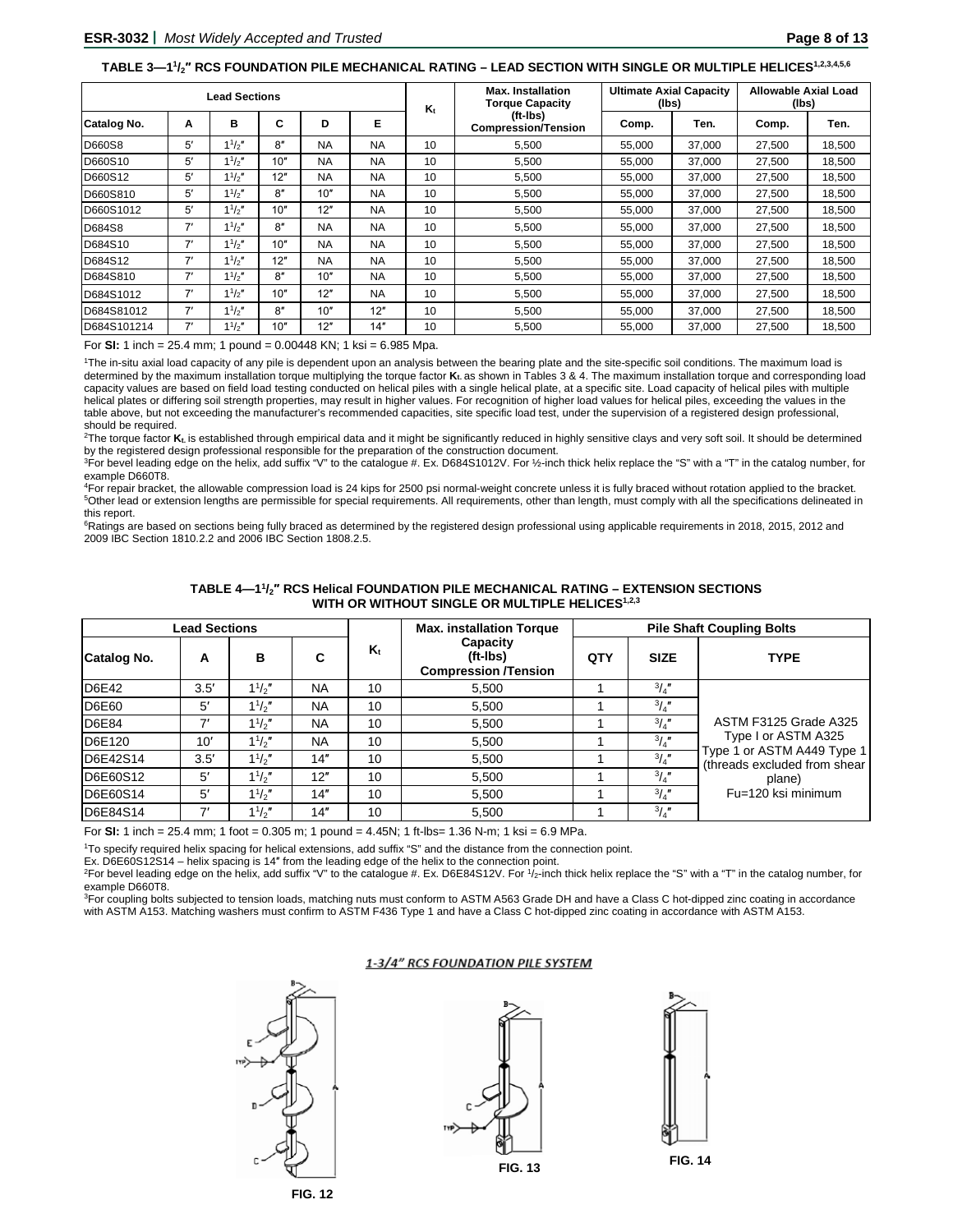#### **TABLE 5—13 /4″ RCS FOUNDATION PILE MECHANICAL RATING – LEAD SECTION WITH SINGLE OR MULTIPLE HELICES1,2,3,4,5,6**

|                                     | <b>Lead Sections</b> |                |     |           |           |                 | <b>Max. Installation</b><br><b>Torque Capacity</b><br>(ft-Ibs) |        | (lbs)   | <b>Ultimate Axial Capacity</b> | <b>Allowable Axial Load</b><br>(lbs) |        |  |
|-------------------------------------|----------------------|----------------|-----|-----------|-----------|-----------------|----------------------------------------------------------------|--------|---------|--------------------------------|--------------------------------------|--------|--|
| Catalog No.                         | A                    | в              | C   | D         | Е         |                 | Comp.                                                          | Ten.   | Comp.   | Ten.                           | Comp.                                | Ten.   |  |
| D <sub>1060</sub> S8                | 5′                   | $1^{3}/_{4}$ " | 8'' | <b>NA</b> | <b>NA</b> | 10              | 10.400                                                         | 10.400 | 100.258 | 100.540                        | 50.129                               | 50.270 |  |
| D <sub>1060</sub> S <sub>10</sub>   | 5'                   | $1^3/4''$      | 10" | <b>NA</b> | <b>NA</b> | 10 <sup>1</sup> | 10.400                                                         | 10.400 | 100.258 | 100,540                        | 50.129                               | 50,270 |  |
| ID1060S12                           | 5'                   | $1^{3}/_{4}$ " | 12" | <b>NA</b> | <b>NA</b> | 10              | 10.400                                                         | 10.400 | 100.258 | 100,540                        | 50.129                               | 50.270 |  |
| D <sub>1060</sub> S810              | 5'                   | $1^{3}/_{4}$ " | 8"  | 10"       | <b>NA</b> | 10 <sup>1</sup> | 10.400                                                         | 10.400 | 100.258 | 100.540                        | 50,129                               | 50,270 |  |
| D <sub>1060</sub> S <sub>1012</sub> | 5'                   | $1^3/4''$      | 10" | 12"       | <b>NA</b> | 10 <sup>1</sup> | 10,400                                                         | 10.400 | 100.258 | 100.540                        | 50.129                               | 50,270 |  |
| D <sub>1084</sub> S <sub>8</sub>    | 7'                   | $1^{3}/_{4}$ " | 8"  | <b>NA</b> | <b>NA</b> | 10              | 10.400                                                         | 10.400 | 100,258 | 100,540                        | 50,129                               | 50,270 |  |
| D <sub>1084</sub> S <sub>10</sub>   | 7'                   | $1^{3}/_{4}$ " | 10" | <b>NA</b> | <b>NA</b> | 10 <sup>1</sup> | 10.400                                                         | 10.400 | 100.258 | 100,540                        | 50,129                               | 50,270 |  |
| D <sub>1084</sub> S <sub>12</sub>   | 7'                   | $1^3/4''$      | 12" | <b>NA</b> | <b>NA</b> | 10              | 10,400                                                         | 10.400 | 100.258 | 100.540                        | 50,129                               | 50,270 |  |
| D <sub>1084</sub> S810              | 7'                   | $1^3/4''$      | 8"  | 10"       | <b>NA</b> | 10 <sup>1</sup> | 10.400                                                         | 10.400 | 100.258 | 100.540                        | 50.129                               | 50,270 |  |
| D <sub>1084</sub> S <sub>1012</sub> | 7'                   | $1^{3}/_{4}$ " | 10" | 12"       | <b>NA</b> | 10              | 10.400                                                         | 10,400 | 100.258 | 100,540                        | 50,129                               | 50,270 |  |
| D1084S81012                         | 7'                   | $1^{3}/_{4}$ " | 8'' | 10"       | 12"       | 10              | 10.400                                                         | 10.400 | 100.258 | 100.540                        | 50.129                               | 50,270 |  |
| D1084S101214                        | 7'                   | $1^{3}/_{4}$ " | 10" | 12"       | 14"       | 10              | 10.400                                                         | 10.400 | 100.258 | 100.540                        | 50.129                               | 50.270 |  |

For **SI:** 1 inch = 25.4 mm; 1 pound = 4.45 N; 1 ksi = 6.985 MPa; 1 ft-lbf = 1.36 N-m.

1The in-situ axial load capacity of any pile is dependent upon an analysis between the bearing plate and the site-specific soil conditions. The maximum load is determined by the maximum installation torque multiplying the torque factor **Kt.** as shown in Tables 5 & 6. The maximum installation torque and corresponding load capacity values are based on field load testing conducted on helical piles with a single helical plate, at a specific site. Load capacity of helical piles with multiple helical plates or differing soil strength properties, may result in higher values. For recognition of higher load values for helical piles, exceeding the values in the table above, but not exceeding the manufacturer's recommended capacities, site specific load test, under the supervision of a registered design professional, should be required.

<sup>2</sup>The torque factor **K<sub>t</sub> is established through empirical data and it might be significantly reduced in highly sensitive clays and very soft soil. It should be determined** by the registered design professional responsible for the preparation of the construction document.

<sup>3</sup>For bevel leading edge on the helix, add suffix "V" to the catalogue #. Ex. D1084S1012V. For 1/2-inch thick helix replace the "S" with a "T" in the catalog number, for example D1060T8.

4For repair bracket, the allowable load is 38.5 kips for 2500 psi normal-weight concrete unless it is fully braced without rotation applied to the bracket. 5Other lead or extension lengths are permissible for special requirements. All requirements, other than length, must comply with all the specifications delineated in this report.

<sup>6</sup>Ratings are based on sections being fully braced as determined by the registered design professional using applicable requirements in 2018, 2015, 2012 and 2009 IBC Section 1810.2.2 and 2006 IBC Section 1808.2.5.

| <b>Lead Sections</b>               |      |                |           |    | <b>Max.</b> installation<br><b>Torque Capacity</b><br>(ft-Ibs) |        | <b>Pile Shaft Coupling Bolts</b> |               |                                               |  |
|------------------------------------|------|----------------|-----------|----|----------------------------------------------------------------|--------|----------------------------------|---------------|-----------------------------------------------|--|
| C<br><b>Catalog No.</b><br>в<br>A  |      |                |           |    | Comp.                                                          | Ten.   | QTY                              | <b>SIZE</b>   | <b>TYPE</b>                                   |  |
| D <sub>10E42</sub>                 | 3.5' | $1^{3}/4''$    | <b>NA</b> | 10 | 10.400                                                         | 10.400 |                                  | $^{7}/_{8}$ " |                                               |  |
| D <sub>10</sub> E60                | 5′   | $1^{3}/_{4}$ " | <b>NA</b> | 10 | 10.400                                                         | 10.400 |                                  | $^{7}/_{8}$ " |                                               |  |
| D <sub>10E84</sub>                 | 7'   | $1^{3}/4"$     | <b>NA</b> | 10 | 10.400                                                         | 10.400 |                                  | $^{7}/_{8}$ " | ASTM F3125 Grade A325 Type II<br>or ASTM A325 |  |
| D <sub>10</sub> E <sub>120</sub>   | 10'  | $1^{3}/4$ "    | <b>NA</b> | 10 | 10.400                                                         | 10.400 |                                  | $^{7}/_{8}$ " | Type 1 or ASTM A449 Type 1                    |  |
| D <sub>10E42</sub> S <sub>14</sub> | 3.5' | $1^{3}/4$ "    | 14"       | 10 | 10.400                                                         | 10.400 |                                  | $^{7}/_{8}$ " | (threads excluded from shear                  |  |
| D <sub>10</sub> E60S <sub>12</sub> | 5′   | $1^{3}/4$ "    | 12"       | 10 | 10.400                                                         | 10.400 |                                  | $^{7}/_{8}$ " | plane)<br>Fu=120 ksi minimum                  |  |
| D <sub>10</sub> E60S <sub>14</sub> | 5'   | $1^{3}/4''$    | 14"       | 10 | 10.400                                                         | 10.400 |                                  | $^{7}/_{8}$ " |                                               |  |
| D <sub>10</sub> E84S <sub>14</sub> | 7'   | $1^{3}/_{4}$ " | 14"       | 10 | 10.400                                                         | 10.400 |                                  | $^{7}/_{8}$ " |                                               |  |

#### **TABLE 6—13 /4″ RCS HELICAL FOUNDATION PILE MECHANICAL RATING – EXTENSION SECTIONS** WITH OR WITHOUT SINGLE OR MULTIPLE HELICES<sup>1,2,3</sup>

For **SI:** 1 inch = 25.4 mm; 1 foot = 0.305 m; 1 pound = 4.45N; 1 ft-lbs = 1.36 N-m; 1 ksi = 6.9 MPa.

1To specify required helix spacing for helical extensions, add suffix "S" and the distance from the connection point

Ex. D10E60S12S14 – helix spacing is 14″ from the leading edge of the helix to the connection point.

<sup>2</sup>For bevel leading edge on the helix, add suffix "V" to the catalogue #. Ex. D10E84S12V. For  $1/2$ -inch thick helix replace the "S" with a "T" in the catalog number, for example D1060T8.

<sup>3</sup>For coupling bolts subjected to tension loads, matching nuts must conform to ASTM A563 Grade DH and have a Class C hot-dipped zinc coating in accordance with ASTM A153. Matching washers must confirm to ASTM F436 Type 1 and have a Class C hot-dipped zinc coating in accordance with ASTM A153.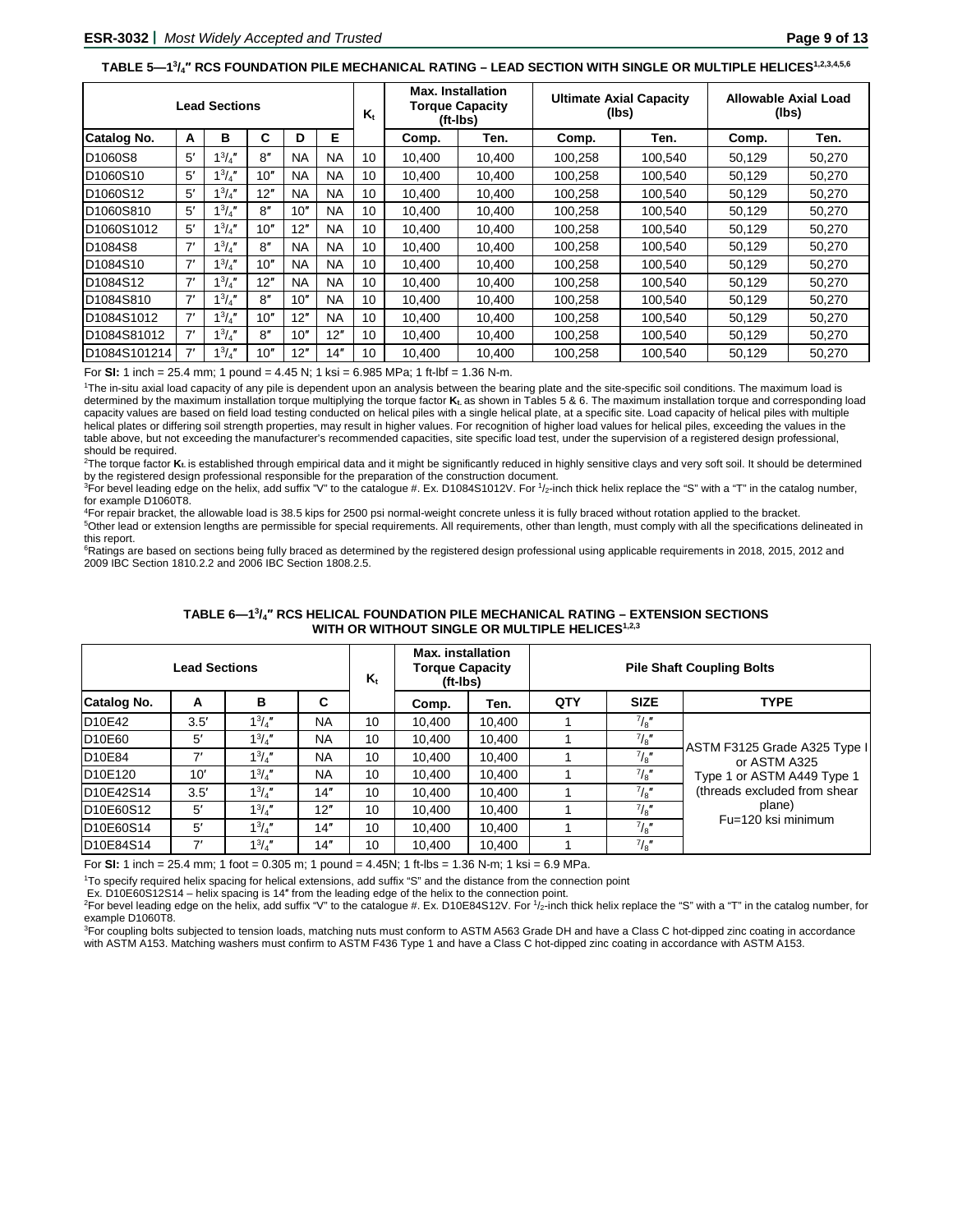

#### **TABLE 7—2.875″ O.D. FOUNDATION PIPE PILE MECHANICAL RATING – LEAD SECTION**  WITH SINGLE OR MULTIPLE HELICES<sup>1,2,3,4,5,6,7</sup>

|              |      | <b>Lead Sections</b> |     |           |           | K. | <b>Max. installation Torque</b><br>Capacity<br>$(ft - Ibs)$ |        | <b>Ultimate Axial</b><br>Capacity<br>(lbs) | Allowable Axial Load<br>(lbs) |        |
|--------------|------|----------------------|-----|-----------|-----------|----|-------------------------------------------------------------|--------|--------------------------------------------|-------------------------------|--------|
| Catalog No.  | A    | в                    | C   | D         | Е         |    | <b>Compression /Tension</b>                                 | Comp.  | Ten.                                       | Comp.                         | Ten.   |
| P2864S8      | 5.3' | $2^{7}/s''$          | 8"  | <b>NA</b> | <b>NA</b> | 9  | 7.500                                                       | 54.500 | 40.000                                     | 27,250                        | 20,000 |
| P28640S10    | 5.3' | $2^{7}/8"$           | 10" | <b>NA</b> | <b>NA</b> | 9  | 7,500                                                       | 54,500 | 40,000                                     | 27,250                        | 20,000 |
| P2864S12     | 5.3' | $2^{7}/s''$          | 12" | <b>NA</b> | <b>NA</b> | 9  | 7,500                                                       | 54,500 | 40,000                                     | 27,250                        | 20,000 |
| P2864S810    | 5.3' | $2^{7}/8"$           | 8'' | 10"       | <b>NA</b> | 9  | 7.500                                                       | 54.500 | 40.000                                     | 27,250                        | 20,000 |
| P2864S1012   | 5.3' | $2^{7}/s''$          | 10" | 12"       | <b>NA</b> | 9  | 7.500                                                       | 54.500 | 40.000                                     | 27.250                        | 20,000 |
| P2884S8      | 7'   | $2^{7}/8"$           | 8"  | <b>NA</b> | <b>NA</b> | 9  | 7,500                                                       | 54,500 | 40,000                                     | 27,250                        | 20,000 |
| P2884S10     | 7'   | $2^{7}/s''$          | 10" | <b>NA</b> | <b>NA</b> | 9  | 7.500                                                       | 54.500 | 40,000                                     | 27.250                        | 20,000 |
| P2884S12     | 7'   | $2^{7}/8"$           | 12" | <b>NA</b> | <b>NA</b> | 9  | 7,500                                                       | 54.500 | 40.000                                     | 27,250                        | 20,000 |
| P2884S810    | 7'   | $2^{7}/s''$          | 8"  | 10"       | <b>NA</b> | 9  | 7.500                                                       | 54.500 | 40.000                                     | 27,250                        | 20,000 |
| P2884S1012   | 7'   | $2^{7}/a''$          | 10" | 12"       | <b>NA</b> | 9  | 7.500                                                       | 54.500 | 40.000                                     | 27.250                        | 20,000 |
| P2884S81012  | 7'   | $2^{7}/s''$          | 8"  | 10"       | 12"       | 9  | 7.500                                                       | 54.500 | 40.000                                     | 27,250                        | 20,000 |
| P2884S101214 | 7'   | $2^{7}/s''$          | 10" | 12"       | 14"       | 9  | 7.500                                                       | 54.500 | 40.000                                     | 27.250                        | 20,000 |

For **SI:** 1 inch = 25.4mm; 1 lbf = 4.45 N; 1 ksi = 6.9 MPa.

1 The in-situ axial load capacity of any pile is dependent upon an analysis between the bearing plate and the site-specific soil conditions. The maximum load is determined by the maximum installation torque multiplying the torque factor **Kt.** as shown in Tables 7 & 8. The maximum installation torque and corresponding load capacity values are based on field load testing conducted on helical piles with a single helical plate, at a specific site. Load capacity of helical piles with multiple helical plates or differing soil strength properties, may result in higher values. For recognition of higher load values for helical piles, exceeding the values in the table above, but not exceeding the manufacturer's

recommended capacities, site specific load test, under the supervision of a registered design professional, should be required.<br><sup>2</sup>The torque factor **K**⊾is established through empirical data and it might be significantly registered design professional responsible for the preparation of the construction document.

<sup>3</sup>For bevel leading edge on the helix, add suffix "V" to the catalogue #. Ex. P2884S1012V.<br><sup>4</sup>For 1/<sub>2</sub>-inch thick helix instead of <sup>3</sup>/<sub>8</sub>″ thick helix, replace the "S" to "T" in the catalogue #. Ex P2884T1012.

5 For repair bracket, the allowable load is 30kips for 2500 psi normal-weight concrete.

<sup>6</sup>Other lead or extension lengths are permissible for special requirements. All requirements, other than length, must comply with all the specifications delineated in this report.<br><sup>7</sup>Ratings are based on sections being fu Section 1810.2.2 and 2006 IBC Section 1808.2.5.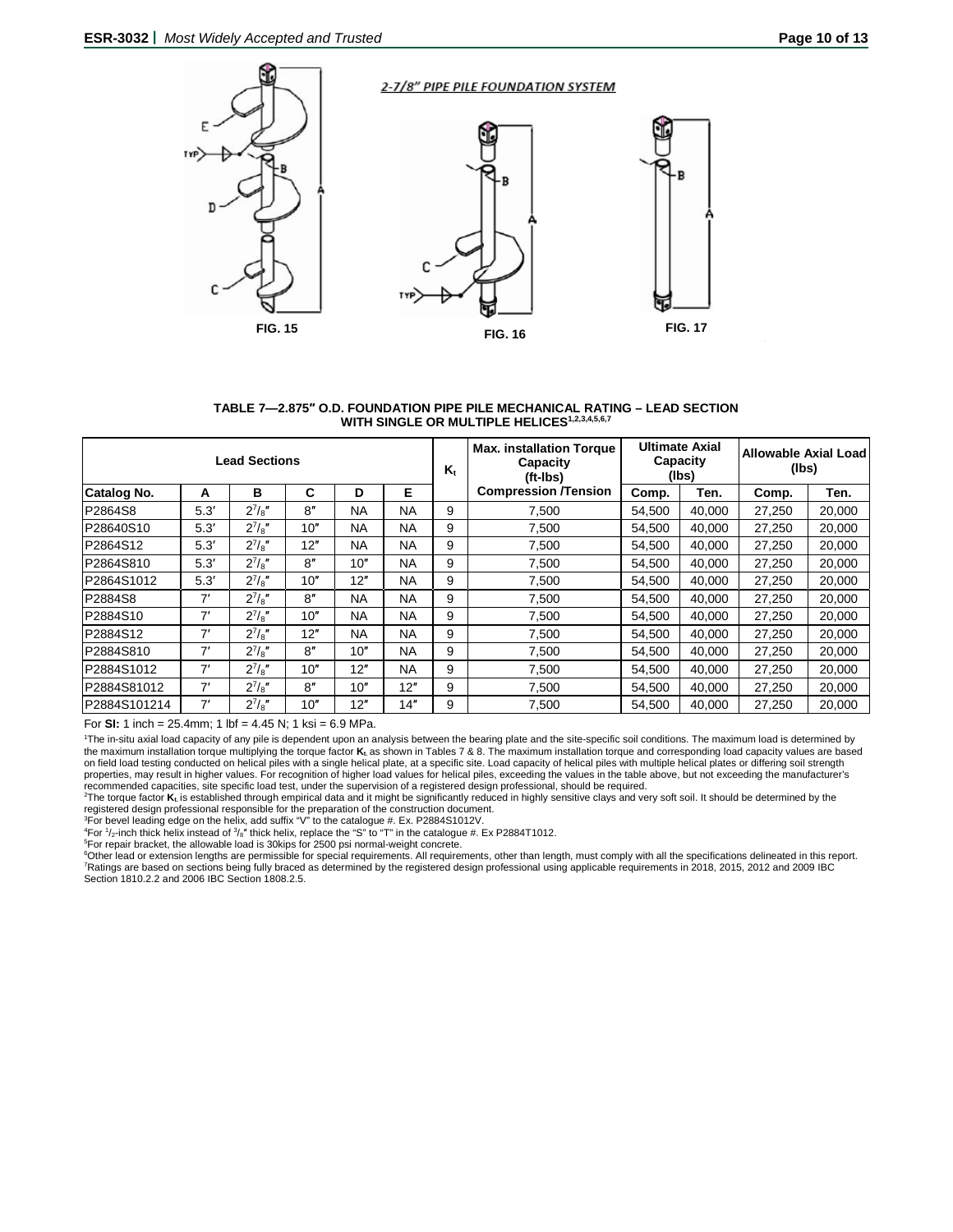## **TABLE 8—2.875″ O.D. HELICAL FOUNDATION PIPE PILE MECHANICAL RATING – EXTENSION SECTIONS** WITH OR WITHOUT SINGLE OR MULTIPLE HELICES<sup>1,2,3</sup>

|             | <b>Lead Sections</b> |             |           |                         | <b>Max. installation Torque</b>                     | <b>Bolts</b>   |               |                              |  |
|-------------|----------------------|-------------|-----------|-------------------------|-----------------------------------------------------|----------------|---------------|------------------------------|--|
| Catalog No. | A                    | в           | С         | $\mathsf{K}_\mathsf{t}$ | Capacity<br>(ft-Ibs)<br><b>Compression /Tension</b> | QTY            | <b>SIZE</b>   | <b>TYPE</b>                  |  |
| P28E42      | 3.5'                 | $2^{7}/8$ " | <b>NA</b> | 9                       | 7.500                                               | $\overline{2}$ | $^{3}/_{4}$ " |                              |  |
| P28E64      | 5.3'                 | $2^{7}/8$ " | <b>NA</b> | 9                       | 7.500                                               | $\overline{2}$ | $^{3}/_{4}$ " | ASTM F3125 Grade A325        |  |
| P28E84      |                      | $2^{7}/s''$ | <b>NA</b> | 9                       | 7.500                                               | $\overline{2}$ | $^{3}/_{4}$ " | Type I or ASTM A325          |  |
| P28E124     | 10.3'                | $2^{7}/8"$  | <b>NA</b> | 9                       | 7,500                                               | $\overline{2}$ | $^{3}/_{4}$ " | Type 1 or ASTM A449 Type 1   |  |
| P28E42S14   | 3.5'                 | $2^{7}/8$   | 14"       | 9                       | 7.500                                               | 2              | $\frac{3}{4}$ | (threads excluded from shear |  |
| P28E64S12   | 5.3'                 | $2^{7}/8$   | 12"       | 9                       | 7.500                                               | $\overline{2}$ | $^{3}/_{4}$ " | plane)<br>Fu=120 ksi minimum |  |
| P28E64S14   | 5.3'                 | $2^{7}/8"$  | 14"       | 9                       | 7.500                                               | 2              | $^{3}/_{4}$ " |                              |  |
| P28E84S14   | 71                   | $2^{7}/8$   | 14"       | 9                       | 7.500                                               | 2              | $^{3}/_{4}$ " |                              |  |

For **SI:** 1 inch = 25.4mm; 1 lbf = 4.45 N; 1 ksi = 6.9 MPa.

1To specify required helix spacing for helical extensions, add suffix "S" and the distance from the connection point.

Ex. P28E64S12S14 – helix spacing is 14″ from the leading edge of the helix to the connection point.

<sup>2</sup>For bevel leading edge on the helix, add suffix "V" to the catalogue #. Ex. P28E84S10V. For  $1/2$ -inch thick helix instead of  $3/8$ "-thick helix, replace the "S" with "T" in the catalogue #. Ex P28E84T12.

<sup>3</sup>For coupling bolts subjected to tension loads, matching nuts must conform to ASTM A563 Grade DH and have a Class C hot-dipped zinc coating in accordance with ASTM A153. Matching washers must confirm to ASTM F436 Type 1 and have a Class C hot-dipped zinc coating in accordance with ASTM A153.



#### **TABLE 9A—P35 X 0.216-INCH-THICK STEEL HELICAL FOUNDATION PIPE PILE MECHANICAL RATING – LEAD SECTION WITH SINGLE OR MULTIPLE HELICES 1,2,3,4,5,6,7**

| <b>Lead Sections</b> |      |             |     |           |           |   | <b>Max. Installation</b><br><b>Torque Capacity</b><br>(ft-Ibs) |        |        | <b>Ultimate Axial Capacity</b><br>(lbs) | Allowable Axial Load<br>(lbs) |        |
|----------------------|------|-------------|-----|-----------|-----------|---|----------------------------------------------------------------|--------|--------|-----------------------------------------|-------------------------------|--------|
| Catalog No.          | A    | в           | C   | D         | Е         |   | Comp.                                                          | Ten.   | Comp.  | Ten.                                    | Comp.                         | Ten.   |
| P3564S8              | 5.3' | $3^{1}/2$ " | 8'' | <b>NA</b> | <b>NA</b> | 7 | 10.400                                                         | 11,400 | 60,500 | 55,250                                  | 30,250                        | 27,625 |
| P3564S10             | 5.3' | $3^{1}/2$ " | 10" | <b>NA</b> | <b>NA</b> | 7 | 10.400                                                         | 11,400 | 60,500 | 55,250                                  | 30,250                        | 27,625 |
| P3564S12             | 5.3' | $3^{1}/2$   | 12" | <b>NA</b> | <b>NA</b> | 7 | 10.400                                                         | 11,400 | 60,500 | 55,250                                  | 30,250                        | 27,625 |
| P3564S810            | 5.3' | $3^{1/2}$   | 8″  | 10"       | <b>NA</b> | 7 | 10.400                                                         | 11.400 | 60.500 | 55.250                                  | 30,250                        | 27,625 |
| P3564S1012           | 5.3' | $3^{1}/2$ " | 10" | 12"       | NA.       | 7 | 10.400                                                         | 11,400 | 60,500 | 55,250                                  | 30,250                        | 27,625 |
| P3584S8              | 7'   | $3^{1/2}$   | 8'' | <b>NA</b> | <b>NA</b> | 7 | 10,400                                                         | 11,400 | 60,500 | 55,250                                  | 30,250                        | 27,625 |
| P3584S10             | 7'   | $3^{1}/2$ " | 10" | <b>NA</b> | <b>NA</b> | 7 | 10.400                                                         | 11,400 | 60,500 | 55.250                                  | 30,250                        | 27,625 |
| P3584S12             | 7'   | $3^{1/2}$   | 12" | <b>NA</b> | <b>NA</b> | 7 | 10.400                                                         | 11.400 | 60.500 | 55,250                                  | 30,250                        | 27,625 |
| P3584S810            | 7'   | $3^{1}/2''$ | 8"  | 10"       | <b>NA</b> | 7 | 10.400                                                         | 11,400 | 60.500 | 55,250                                  | 30,250                        | 27,625 |
| P3584S1012           | 7'   | $3^{1/2}$   | 10" | 12"       | <b>NA</b> | 7 | 10.400                                                         | 11,400 | 60,500 | 55,250                                  | 30,250                        | 27,625 |
| P3584S81012          | 7'   | $3^{1}/2$ " | 8'' | 10"       | 12"       | 7 | 10,400                                                         | 11,400 | 60,500 | 55.250                                  | 30,250                        | 27,625 |
| P3584S101214         | 7'   | $3^{1/2}$   | 10" | 12"       | 14"       | 7 | 10.400                                                         | 11.400 | 60.500 | 55,250                                  | 30,250                        | 27,625 |

For **SI:** 1 inch = 25.4mm; 1 lbf = 4.45n; 1 ksi = 6.9 MPa.

1The in-situ axial load capacity of any pile is dependent upon an analysis between the bearing plate and the site-specific soil conditions. The maximum load is determined by the maximum installation torque multiplying the torque factor **Kt.** as shown in Table 9A & 10A. The maximum installation torque and corresponding load capacity values are based on field load testing conducted on helical piles with a single helical plate, at a specific site. Load capacity of helical piles with multiple helical plates or differing soil strength properties, may result in higher values. For recognition of higher load values for helical piles, exceeding the values in the table above, but not exceeding the manufacturer's recommended capacities, site specific load test, under the supervision of a registered design professional, should be required.

<sup>2</sup>The torque factor **K**<sub>t</sub> is established through empirical data and it might be significantly reduced in highly sensitive clays and very soft soil. It should be determined by the registered design professional responsible for the preparation of the construction document.

3For bevel leading edge on the helix, add suffix"V" to the catalogue #. Ex. P3584S1012V.

<sup>4</sup>For ½-inch thick helix instead of  $3/8$ " thick helix, replace the "S" to "T" in the catalogue #. Ex P3584T1012.

5 For repair bracket, the allowable load is 37kips for 2500 psi normal-weight concrete.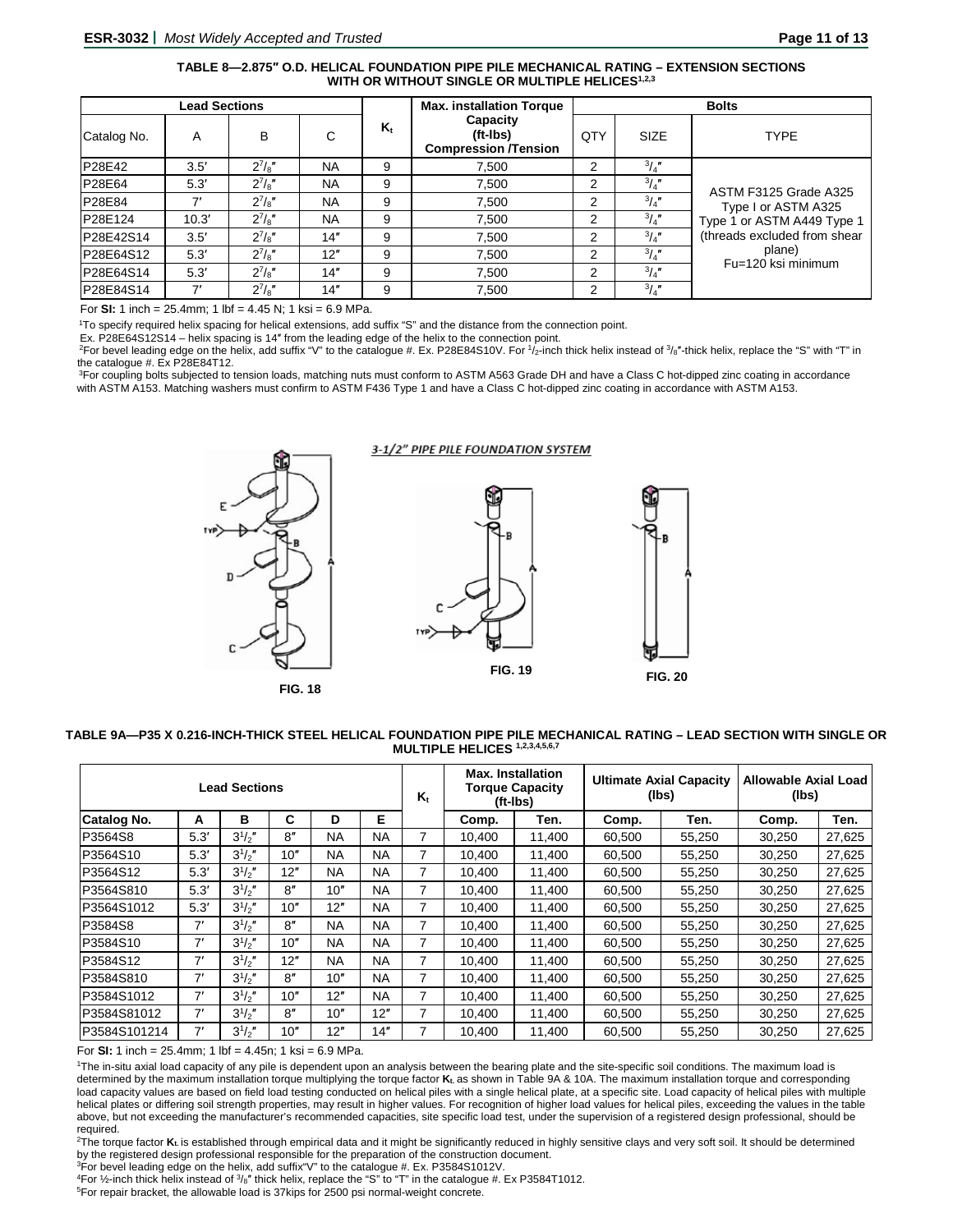6 Other lead or extension lengths are permissible for special requirements. All requirements, other than length, must comply with all the specifications delineated in this report.

7 Ratings are based on sections being fully braced as determined by the registered design professional using applicable requirements in 2018, 2015, 2012 and 2009 IBC Section 1810.2.2 and 2006 IBC Section 1808.2.5.

## **TABLE 10A—P35 X 0.216-INCH THICK STEEL HELICAL HELICAL FOUNDATION PIPE PILE MECHANICAL RATING – EXTENSION SECTIONS** WITH OR WITHOUT SINGLE OR MULTIPLE HELICES<sup>1,2,3</sup>

|             |       | $\mathsf{K}_\mathsf{t}$ |           | <b>Max.</b> installation<br><b>Torque Capacity</b><br>$(ft-lbs)$ | <b>Bolts</b> |        |               |               |                              |
|-------------|-------|-------------------------|-----------|------------------------------------------------------------------|--------------|--------|---------------|---------------|------------------------------|
| Catalog No. | A     | в                       | С         |                                                                  | Comp.        | Ten.   | QTY           | <b>SIZE</b>   | <b>TYPE</b>                  |
| P35E42      | 3.5'  | $3^{1/2}$               | <b>NA</b> |                                                                  | 10.400       | 11.400 | 2             | $^{7}/_{8}$ " |                              |
| P35E64      | 5.3'  | $3^{1/2}$               | <b>NA</b> |                                                                  | 10.400       | 11.400 | 2             | $^{7}/_{8}$ " | ASTM F3125 Grade A325 Type   |
| P35E84      | 71    | $3^{1/2}$               | <b>NA</b> |                                                                  | 10.400       | 11.400 | 2             | $^{7}/_{8}$ " | or ASTM A325                 |
| P35E124     | 10.3' | $3^{1/2}$               | <b>NA</b> |                                                                  | 10.400       | 11.400 | 2             | $^{7}/_{8}$ " | Type 1 or ASTM A449 Type 1   |
| P35E42S14   | 3.5'  | $3^{1/2}$               | 14"       |                                                                  | 10.400       | 11.400 | 2             | $^{7}/_{8}$ " | (threads excluded from shear |
| P35E64S12   | 5.3'  | $3^{1/2}$               | 12"       |                                                                  | 10.400       | 11.400 | 2             | $^{7}/_{8}$ " | plane)                       |
| P35E64S14   | 5.3'  | $3^{1/2}$               | 14"       |                                                                  | 10.400       | 11.400 | $\mathcal{P}$ | 7/8           | Fu=120 ksi minimum           |
| P35E84S14   | 7'    | $3^{1/2}$               | 14"       |                                                                  | 10.400       | 11,400 | 2             | $^{7}/_{8}$ " |                              |

For **SI:** 1 inch = 25.4mm; 1 lbf = 4.45 N; 1 ksi = 6.9 MPa.

1To specify required helix spacing for helical extensions, add suffix "S" and the distance from the connection point.

Ex. P35E60S12S14 – helix spacing is 14″ from the leading edge of the helix to the connection point.

<sup>2</sup>For bevel leading edge on the helix, add suffix "V" to the catalogue #. Ex. P3584S12V. For  $1/2$ -inch thick helix instead of  $3/8$ " thick helix, replace the "S" to "T" in the catalogue #. Ex P35E84T12.

3 For coupling bolts subjected to tension loads, matching nuts must conform to ASTM A563 Grade DH and have a Class C hot-dipped zinc coating in accordance with ASTM A153. Matching washers must confirm to ASTM F436 Type 1 and have a Class C hot-dipped zinc coating in accordance with ASTM A153.

#### **TABLE 9B—P35 X 0.300-INCH-THICK STEEL HELICAL FOUNDATION PIPE PILE MECHANICAL RATING – LEAD SECTION WITH SINGLE OR MULTIPLE HELICES 1,2,3,4,5,6,7**

| <b>Lead Sections</b> |      |                |     |           |           |                | <b>Max. Installation</b><br><b>Torque Capacity</b> | <b>Ultimate Axial Capacity</b><br>(lbs) |        | <b>Allowable Axial Load</b><br>(lbs) |       |
|----------------------|------|----------------|-----|-----------|-----------|----------------|----------------------------------------------------|-----------------------------------------|--------|--------------------------------------|-------|
| Catalog No.          | А    | в              | С   | D         | Е         |                | (ft-Ibs)                                           | Comp.                                   | Ten.   | Comp.                                | Ten.  |
| P35H64T8             | 5.3' | $3\frac{1}{2}$ | 8"  | <b>NA</b> | <b>NA</b> | 7              |                                                    | 105084                                  | 103023 | 52542                                | 51512 |
| P35H64T10            | 5.3' | $3\frac{1}{2}$ | 10" | <b>NA</b> | <b>NA</b> | 7              | 15,012                                             | 105084                                  | 103023 | 52542                                | 51512 |
| P35H64T12            | 5.3' | $3\frac{1}{2}$ | 12" | <b>NA</b> | <b>NA</b> | 7              |                                                    | 105084                                  | 103023 | 52542                                | 51512 |
| P35H64T810           | 5.3' | $3\frac{1}{2}$ | 8"  | 10"       | <b>NA</b> | 7              |                                                    | 105084                                  | 103023 | 52542                                | 51512 |
| P35H64T14            | 5.3' | $3\frac{1}{2}$ | 14" | <b>NA</b> | <b>NA</b> | 7              |                                                    | 105084                                  | 103023 | 52542                                | 51512 |
| P35H64T1012          | 5.3' | $3\frac{1}{2}$ | 10" | 12"       | <b>NA</b> | 7              |                                                    | 105084                                  | 103023 | 52542                                | 51512 |
| P35H64T1214          | 7'   | $3\frac{1}{2}$ | 12" | 14"       | <b>NA</b> | $\overline{7}$ |                                                    | 105084                                  | 103023 | 52542                                | 51512 |
| P35H84T8             | 7'   | $3\frac{1}{2}$ | 8"  | <b>NA</b> | <b>NA</b> | 7              |                                                    | 105084                                  | 103023 | 52542                                | 51512 |
| P35H84T10            | 7'   | $3\frac{1}{2}$ | 10" | <b>NA</b> | <b>NA</b> | 7              |                                                    | 105084                                  | 103023 | 52542                                | 51512 |
| P35H84T12            | 7'   | $3\frac{1}{2}$ | 12" | <b>NA</b> | <b>NA</b> | $\overline{7}$ |                                                    | 105084                                  | 103023 | 52542                                | 51512 |
| P35H84T14            | 7'   | $3\frac{1}{2}$ | 14" | <b>NA</b> | <b>NA</b> | $\overline{7}$ |                                                    | 105084                                  | 103023 | 52542                                | 51512 |
| P35H84T810           | 7'   | $3\frac{1}{2}$ | 8"  | 10"       | <b>NA</b> | 7              |                                                    | 105084                                  | 103023 | 52542                                | 51512 |
| P35H84T1012          | 7'   | $3\frac{1}{2}$ | 10" | 12"       | <b>NA</b> | 7              |                                                    | 105084                                  | 103023 | 52542                                | 51512 |
| P35H84T1214          | 7'   | $3\frac{1}{2}$ | 12" | 14"       | <b>NA</b> | $\overline{7}$ |                                                    | 105084                                  | 103023 | 52542                                | 51512 |
| P35H84T81012         | 7'   | $3\frac{1}{2}$ | 8"  | 10"       | 12"       | $\overline{7}$ |                                                    | 105084                                  | 103023 | 52542                                | 51512 |
| P35H84T101214        | 7'   | $3\frac{1}{2}$ | 10" | 12"       | 14"       | 7              |                                                    | 105084                                  | 103023 | 52542                                | 51512 |

For **SI:** 1 inch = 25.4mm; 1 lbf = 4.45n; 1 ksi = 6.9 MPa.

1 The in-situ axial load capacity of any pile is dependent upon an analysis between the bearing plate and the site-specific soil conditions. The maximum load is determined by the maximum installation torque multiplying the torque factor **Kt.** as shown in Table 9B & 10B. The maximum installation torque and corresponding load capacity values are based on field load testing conducted on helical piles with a single helical plate, at a specific site. Load capacity of helical piles with multiple helical plates or differing soil strength properties, may result in higher values. For recognition of higher load values for helical piles, exceeding the values in the table above, but not exceeding the manufacturer's recommended capacities, site specific load test, under the supervision of a registered design professional, should be required.

<sup>2</sup>The torque factor **K**<sub>t</sub> is established through empirical data and it might be significantly reduced in highly sensitive clays and very soft soil. It should be determined by the registered design professional responsible for the preparation of the construction document.

 $3$ For bevel leading edge on the helix, add suffix "V" to the catalogue #. Ex. P3584S1012V.<br>4 Helical plates are 1/<sub>2</sub>-inch thick.

<sup>5</sup>For repair bracket, the allowable load is 38.5 kips for 2500 psi normal-weight concrete.

<sup>6</sup>Other lead or extension lengths are permissible for special requirements. All requirements, other than length, must comply with all the specifications delineated in this report.

7Ratings are based on sections being fully braced as determined by the registered design professional using applicable requirements in 2018, 2015, 2012 and 2009 IBC Section 1810.2.2 and 2006 IBC Section 1808.2.5.